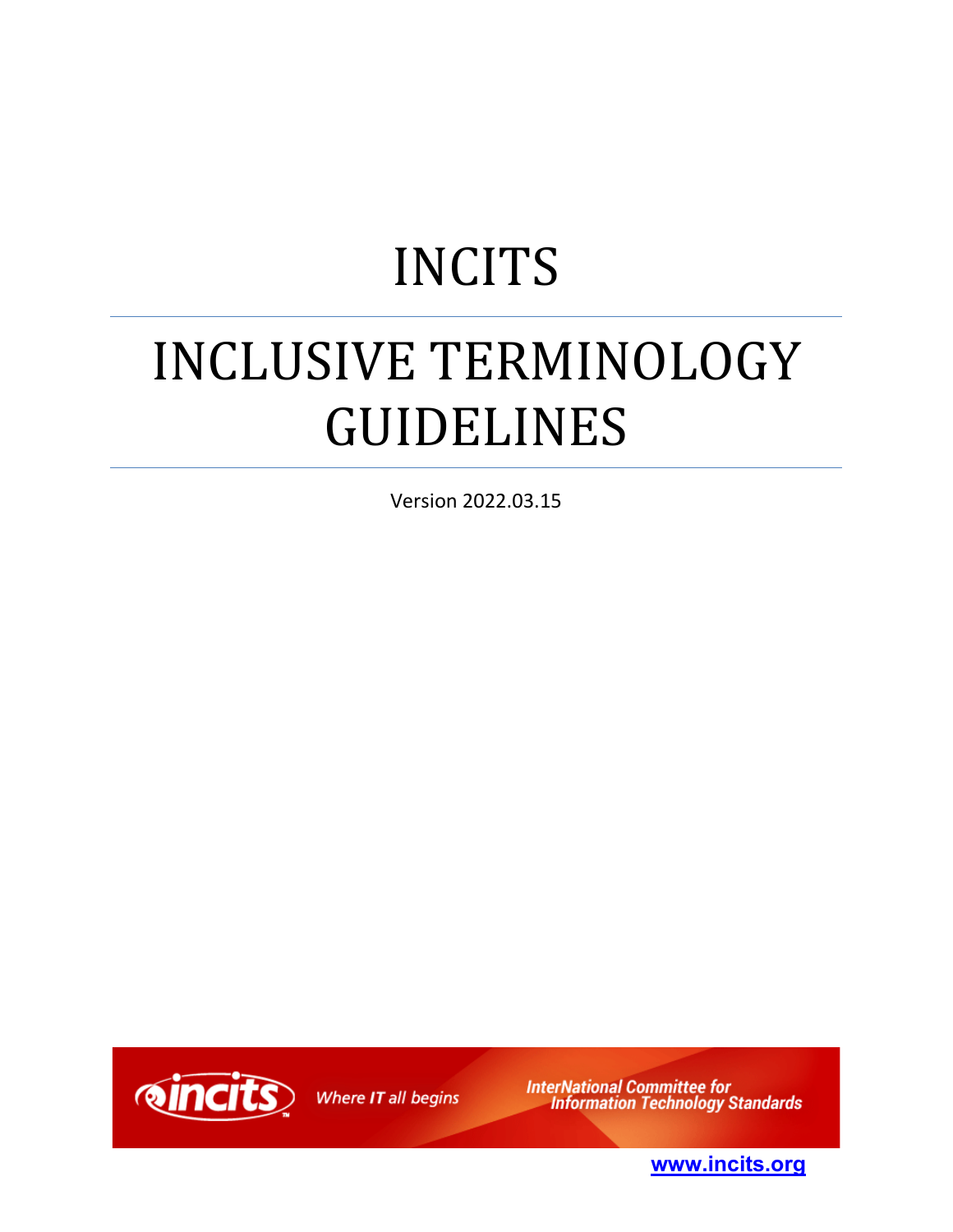# <span id="page-1-0"></span>Revision History

| eb-2021-00288-000 | 2021-06-07 | Initial publication.                                                                                                                                                                                                                                                                                                                                                                                                                                                                                                                                                                                                                                                                                                                                                                                                                                                                                                                                                                                                                                                                                                                                                                                                                                                                                                                                                                                                                                                                                                                                                                                                                                                                                                                                                                                                                                                                                                                                                                                                                                                                                                                                                                                                                                                                                                                                                                                                                                                                                                   |
|-------------------|------------|------------------------------------------------------------------------------------------------------------------------------------------------------------------------------------------------------------------------------------------------------------------------------------------------------------------------------------------------------------------------------------------------------------------------------------------------------------------------------------------------------------------------------------------------------------------------------------------------------------------------------------------------------------------------------------------------------------------------------------------------------------------------------------------------------------------------------------------------------------------------------------------------------------------------------------------------------------------------------------------------------------------------------------------------------------------------------------------------------------------------------------------------------------------------------------------------------------------------------------------------------------------------------------------------------------------------------------------------------------------------------------------------------------------------------------------------------------------------------------------------------------------------------------------------------------------------------------------------------------------------------------------------------------------------------------------------------------------------------------------------------------------------------------------------------------------------------------------------------------------------------------------------------------------------------------------------------------------------------------------------------------------------------------------------------------------------------------------------------------------------------------------------------------------------------------------------------------------------------------------------------------------------------------------------------------------------------------------------------------------------------------------------------------------------------------------------------------------------------------------------------------------------|
| eb-2021-00288-001 | 2021-06-07 | Formatting edits and corrected header.                                                                                                                                                                                                                                                                                                                                                                                                                                                                                                                                                                                                                                                                                                                                                                                                                                                                                                                                                                                                                                                                                                                                                                                                                                                                                                                                                                                                                                                                                                                                                                                                                                                                                                                                                                                                                                                                                                                                                                                                                                                                                                                                                                                                                                                                                                                                                                                                                                                                                 |
| eb-2021-00288-002 | 2021-07-01 | Formatting edits.                                                                                                                                                                                                                                                                                                                                                                                                                                                                                                                                                                                                                                                                                                                                                                                                                                                                                                                                                                                                                                                                                                                                                                                                                                                                                                                                                                                                                                                                                                                                                                                                                                                                                                                                                                                                                                                                                                                                                                                                                                                                                                                                                                                                                                                                                                                                                                                                                                                                                                      |
| eb-2022-00156     | 2022-03-15 | Section 1.2: Changed "harm" to "offense".<br>Section 2: Removed ISO 704 reference.<br>Section 3: Added definitions for "figurative language", "anthropomorphic<br>language", and "gendered language".<br>Section 4: Removed in-place definitions of "figurative language",<br>"anthropomorphic language", and "gendered language".<br>Section 4.2: Replaced "Anthropomorphizing" with "Anthropomorphic". Added<br>an explanation of why anthropomorphic language is problematic.<br>Section 5: Improved phrasing of guiding questions for authors. Removed non-<br>question from list of guiding questions.<br>Section 6: Rearranged content and split it into new sub-sections.<br>Section 6.4: Highlighted a single word that summarizes each of the strategies<br>for mitigating terms with negative connotations.<br>Annex A: Introduced Acceptable Contexts and Examples of Acceptable<br>Contexts clauses.<br>Annex A.1, "white": Improved phrasing of Denotative Meaning and<br>Alternatives. Fixed typo in Negative Contexts.<br>Annex A.1, "black": Improved phrasing of Denotative Meaning and<br>Alternatives. Added an Example of a Negative Context.<br>Annex A.1, "grandfather clause, grandfathered": Removed explanatory text<br>from Negative Connotations.<br>Annex A.1, "first-class": Expanded entry from "first-class citizen" to "first-<br>class" with an Acceptable Context.<br>Annex A.2, "disabled", "impaired": Added an Acceptable Context and an<br>associated Example of Acceptable Context. Added new Alternative.<br>Annex A.2, "blind": Improved phrasing of Negative Contexts. Added<br>Examples of Acceptable Contexts.<br>Annex A.2, "deaf", "dumb": Added Denotative Meanings. Improved phrasing<br>of Negative Contexts.<br>Annex A.2, "dummy": Added Denotative Meanings and Alternatives.<br>Annex A.2, "dummy", "crazy", "cripple", "handicap": Improved phrasing of<br>Negative Connotations.<br>Annex A.2, "cripple", "handicap": Added Alternatives.<br>Annex A.3, "man in the middle", "unmanned": Added Alternatives.<br>Annex A.4, "master": Added Denotative Meanings, Acceptable Contexts,<br>Examples of Negative Contexts, and Examples of Acceptable Contexts.<br>Annex A.4, "slave": Fixed typo in Denotative Meaning.<br>Annex A.5, "kill", "abort", "terminate": Improve Alternatives in Examples of<br>Negative Contexts.<br>Annex A.5, "hung, hang": Add "hung" to entry. Improve Denotative Meanings<br>and Alternatives. Add Examples of Negative Contexts. |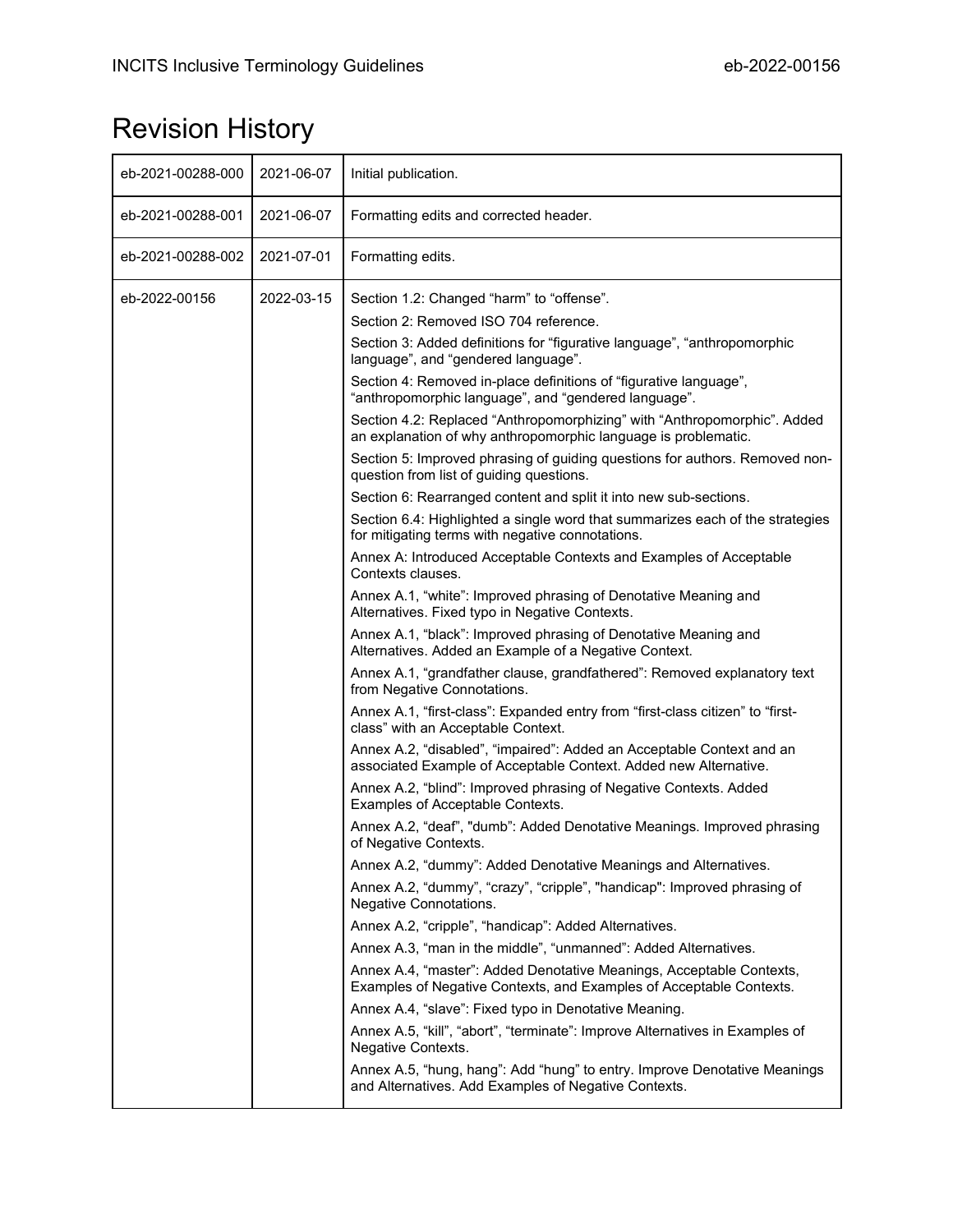| first-class |  |
|-------------|--|
|             |  |
|             |  |
|             |  |
|             |  |
|             |  |
|             |  |
|             |  |
|             |  |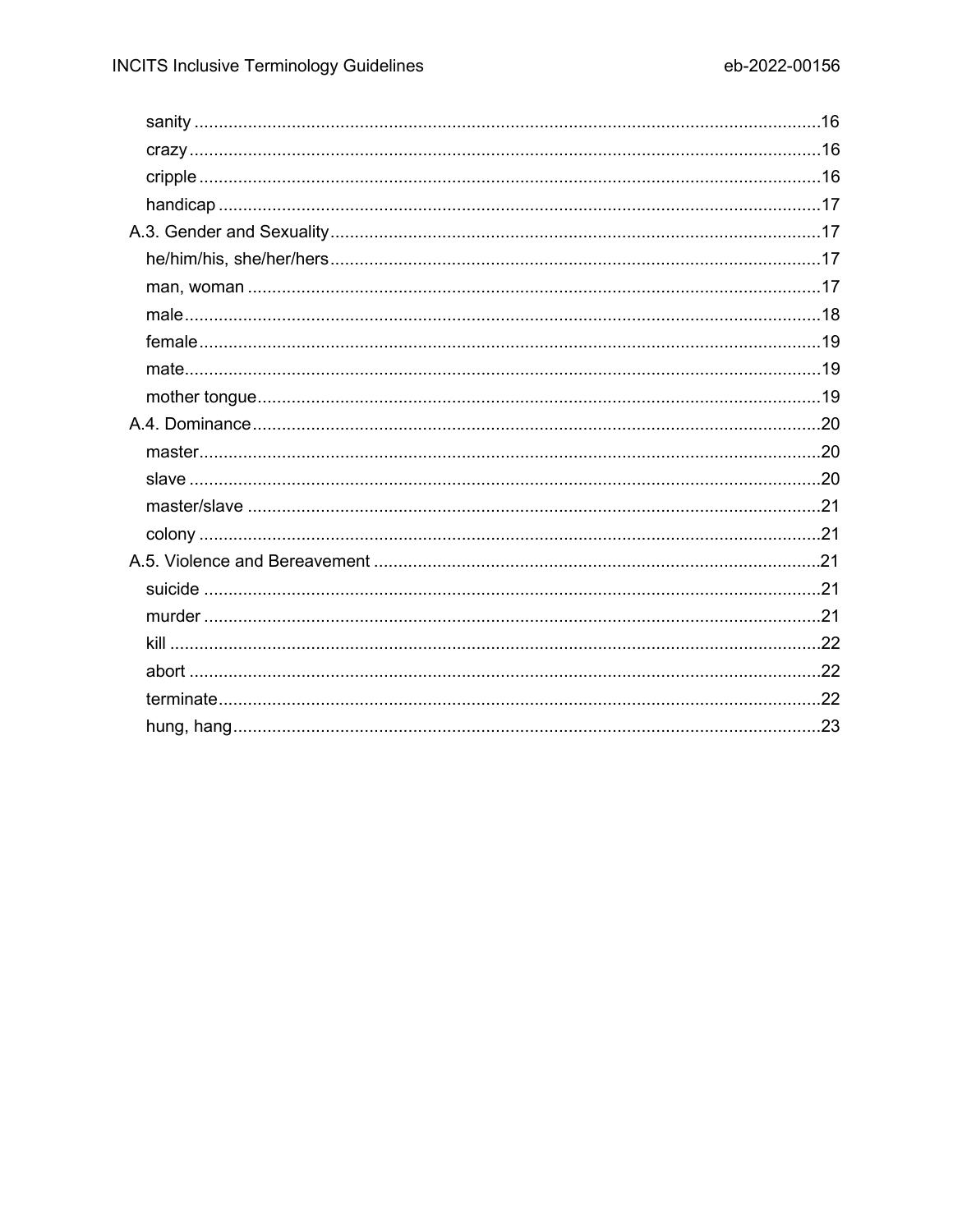# <span id="page-4-0"></span>1. Introduction

## <span id="page-4-1"></span>1.1. Scope

Terminology in INCITS documents should be clear and unambiguous, conveying only the intended meaning to all readers. This document provides guidance in writing documents that are clear and inclusive, by avoiding terms with negative connotations.

## <span id="page-4-2"></span>1.2. Purpose

Some terms have negative connotations which may be offensive to, alienate, or exclude some readers, even if no offense was intended. A term may have different meanings to different people based on their experiences and identities. Some terms are offensive and promote bias or stereotypes regarding gender, age, ability, nationality, ethnicity, socio-economic status, sexual orientation, etc.

Some terms have multiple meanings, and sometimes the negative connotations are not associated with all of the meanings. Such terms should be avoided unless the use is clearly linked to the less problematic meanings.

In accordance with the INCITS Code of Conduct and the INCITS Principle of Inclusive Terminology, INCITS documents are expected to be inclusive and avoid terms with negative connotations.

*Whenever possible, inclusive terminology shall be used to describe technical capabilities and relationships. Insensitive, archaic and non-inclusive terms shall be avoided. For the purpose of this Principle, "inclusive terminology" means terminology perceived or likely to be perceived as neutral or welcoming by everyone, regardless of their sex, gender, race, color, religion, etc.*

*New specifications, standards, documentation and other collateral shall be developed using inclusive terminology. As feasible, existing and legacy specifications and documentation shall be updated to identify and replace non-inclusive terms with alternatives more descriptive and tailored to the technical capability or relationship.*

#### *INCITS Principle of Inclusive Terminology*

This document provides guidance which can be used to assist in the selection and use of appropriate terms when avoiding terms with negative connotations in new text and migrating away from terms with negative connotations in existing text. This document solely concerns inclusivity; it does not cover terminology that is problematic for reasons other than inclusivity.

### <span id="page-4-3"></span>1.3. Audience

This document is intended primarily for authors and editors of INCITS documents, but is applicable for all participants in INCITS.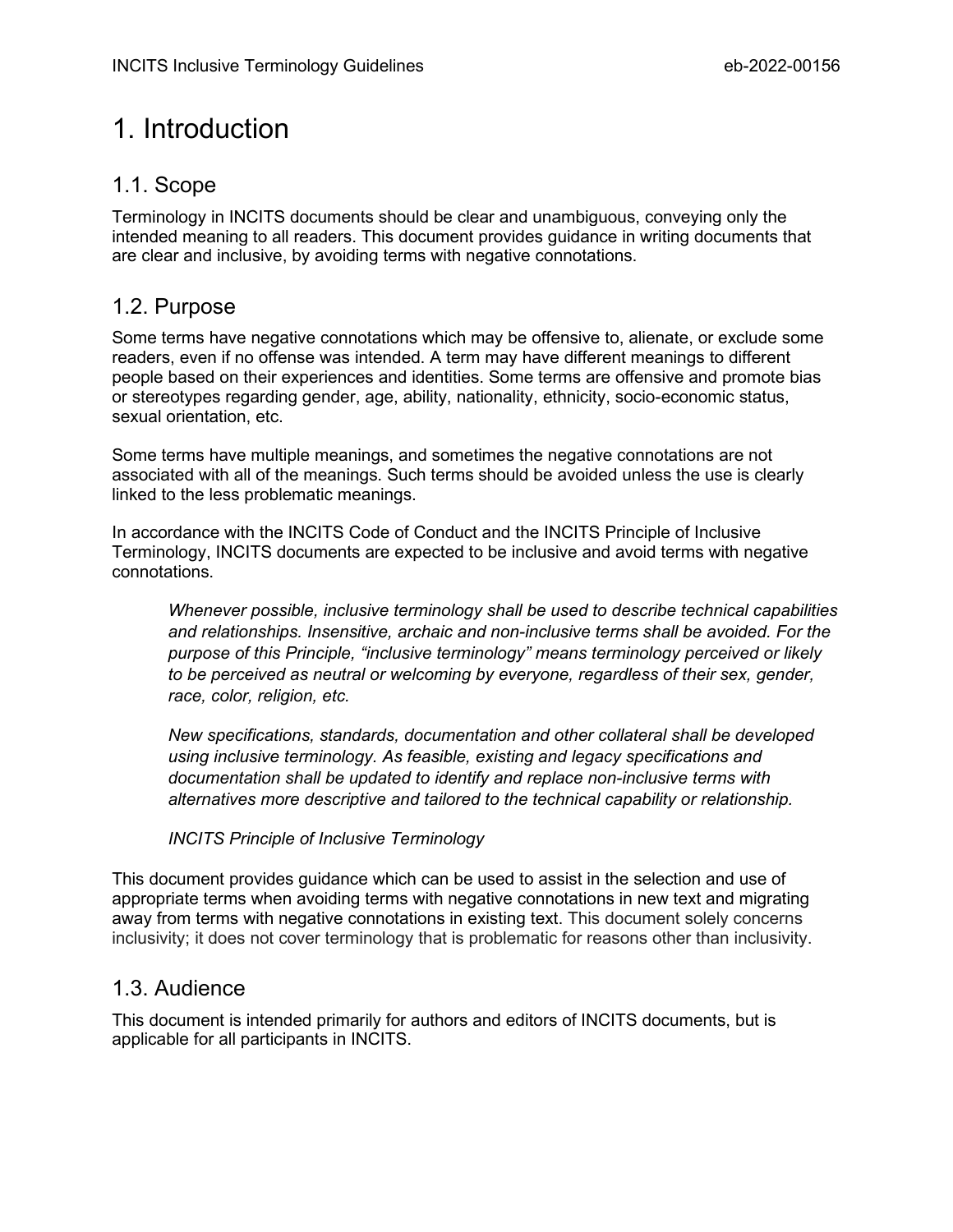## <span id="page-5-0"></span>1.4. Intent

The intent of this document is to reflect INCITS' understanding at the time of publication of the best practices for inclusive terminology and the preferences of different communities and stakeholders. This is an evolving field, and as such, this is intended to be a living document. Feedback or suggested improvements to this document are welcome, and can be sent to [inclusive@standards.incits.org.](mailto:inclusive@standards.incits.org)

# <span id="page-5-1"></span>2. Normative References

[INCITS Code of Conduct](https://standards.incits.org/apps/group_public/download.php/124850/eb-2020-00772-INCITS%20Code%20of%20Conduct.pdf)

[INCITS Principle of Inclusive Terminology](https://www.incits.org/standards-information/policies)

[ISO House Style Section on Inclusive Language](https://www.iso.org/ISO-house-style.html#iso-hs-s-text-r-s-inclusive)

# <span id="page-5-2"></span>3. Definitions

**3.1.**

**term, n.**

word or phrase that has a denotative meaning and might also have connotative meanings

#### **3.2. denotation, n. denotative, adj.** intended or primary meaning of a term

**3.3.**

#### **connotation, n. connotative, adj.**

meanings, ideas, feelings, imagery, emotions, or images inferred or invoked by a term in addition to the primary meaning of a term

#### **3.4.**

#### **negative connotation, n.**

defamatory, derogatory, exclusionary, or inaccurate meanings inferred or invoked by a term

#### **3.5.**

#### **inclusive term, n.**

term that avoids individuals' subjective experience of negative connotations and is perceived or likely to be perceived as neutral or welcoming by everyone, regardless of their sex, gender, race, color, religion, etc

#### **3.6.**

#### **term with negative connotations, n.**

term that infers or invokes negative feelings, negative imagery, negative emotions, negative image, lack of belonging, or falsity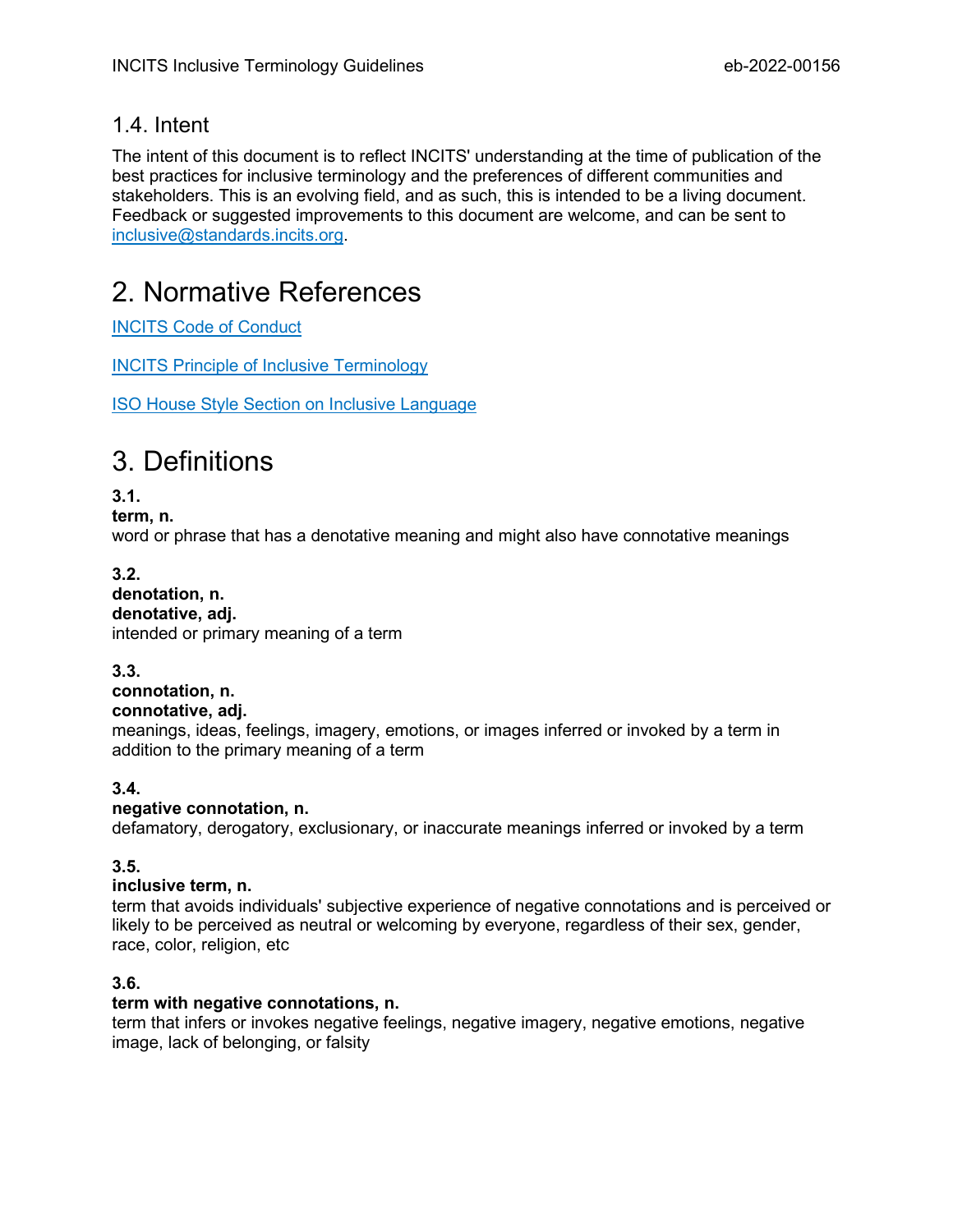#### **3.7.**

#### **term of art, n.**

term with a precise and specialized meaning within a particular domain, field or profession

#### **3.8.**

#### **identity-first language, n.**

linguistic style that describes people in terms of their attributes or conditions

#### **3.9.**

#### **people-first language, n.**

linguistic style that avoids describing people in terms of their attributes or conditions

#### **3.10.**

#### **figurative language, n.**

language that goes beyond the literal meaning of words, such as the use of metaphors

#### **3.11.**

#### **anthropomorphic language, n.**

language that attributes human characteristics or behaviors to non-humans

#### **3.12.**

#### **gendered language, n.**

language that unnecessarily associates with a particular gender identity

# <span id="page-6-0"></span>4. Negative Connotations

If some individuals subjectively experience negative connotations with a term, then it is not inclusive and should be replaced with an inclusive term. There does not need to be consensus that a term has negative connotations; instead, there should be consensus that a term does not have negative connotations.

A term with negative connotations can be used intentionally, accidentally (without the author's awareness), or via incorrect usage (e.g. used for one intention but results in another consequence). The author's intent or belief that the use of the term with negative connotations should be acceptable, or the length of time that the term with negative connotations has been used, is not sufficient to justify its use.

## <span id="page-6-1"></span>4.1. Figurative Language

Authors should recognize that using figurative language can both be powerful (as it can quickly conjure the ideas intended) and also have pitfalls (potential association now or in the future with negative connotations).

When using figurative language, authors should take care to research any negative connotations, including international, multilingual, and multicultural contexts as their work might progress towards international adoption.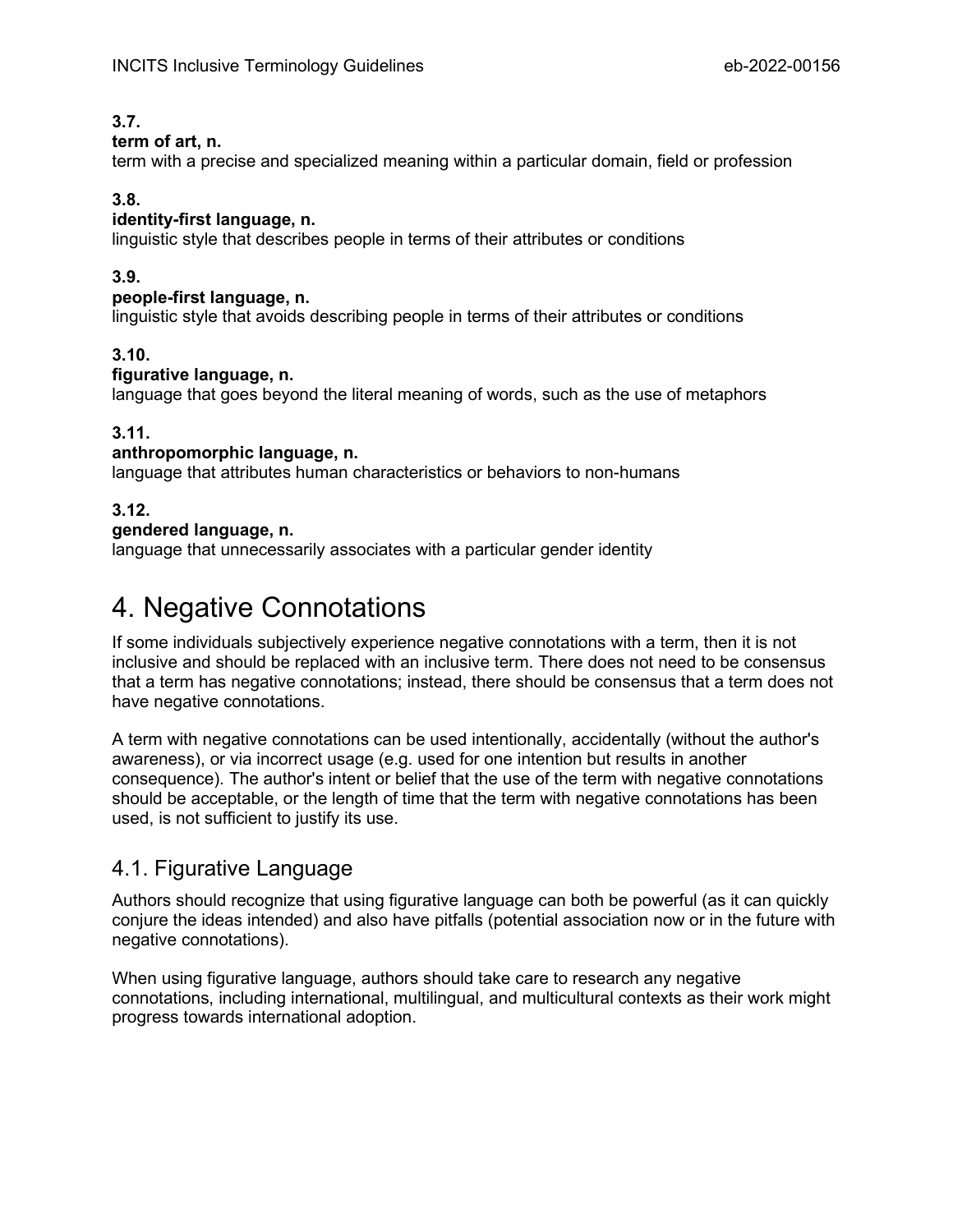## <span id="page-7-0"></span>4.2. Anthropomorphic Language

In particular, figurative language which attributes human characteristics or behaviors to nonhumans can often lead to unintentional negative connotations. Assigning human characteristics or behaviors may be an easy way to express the intended meaning, but it may unintentionally introduce connotations that are not inherent to the subject matter. Authors should avoid such language.

# <span id="page-7-1"></span>4.3. Identity-First and People-First Language

The way in which people with certain attributes or conditions are described can have negative connotations.

Different communities have different terminology preferences. Some prefer identity-first language (e.g. "the blind", "the Deaf"), while some prefer people-first language (e.g. "people with", "people who").

Authors should be conscious of and respect the preferences of different communities. Often, it is better to address needs and/or adaptations instead of talking about people (e.g. the need to understand dialogue nonverbally, or the use of captions to address that need).

# <span id="page-7-2"></span>4.4. Gendered Language

In English language documents, use of gendered language should be avoided when not necessary.

When referring to someone or something, avoid associating a particular gender if the person or thing does not have a gender, especially if the person or thing in question is non-specific or abstract (e.g. "the user" should not be assumed to have a gender unless necessary).

When referring to a specific person or entity, use the preferred pronouns of the entity. Authors should seek to learn the preferred pronouns if they are unsure.

# 5. Identifying Terms with Negative Connotations

To determine if a term has negative connotations, authors should consider:

- <span id="page-7-3"></span>● What are the denotative meanings of a term?
- What possible connotations could that term have?
- Are any of those connotations negative to any audience?
- In what contexts do the term(s) evoke those negative connotations?
- $\bullet$  Is it exact usage of said term(s) that evokes those negative connotations, or are there patterns of similar terms (e.g., plurals, conjugation)?
- Are there any exceptions where use of the term is acceptable?
- Will the term(s) have negative connotations when translated into other languages?

[Annex A](#page-8-5) of this document provides a non-comprehensive list of terms with negative connotations which describes the properties mentioned above for each term and suggests alternatives.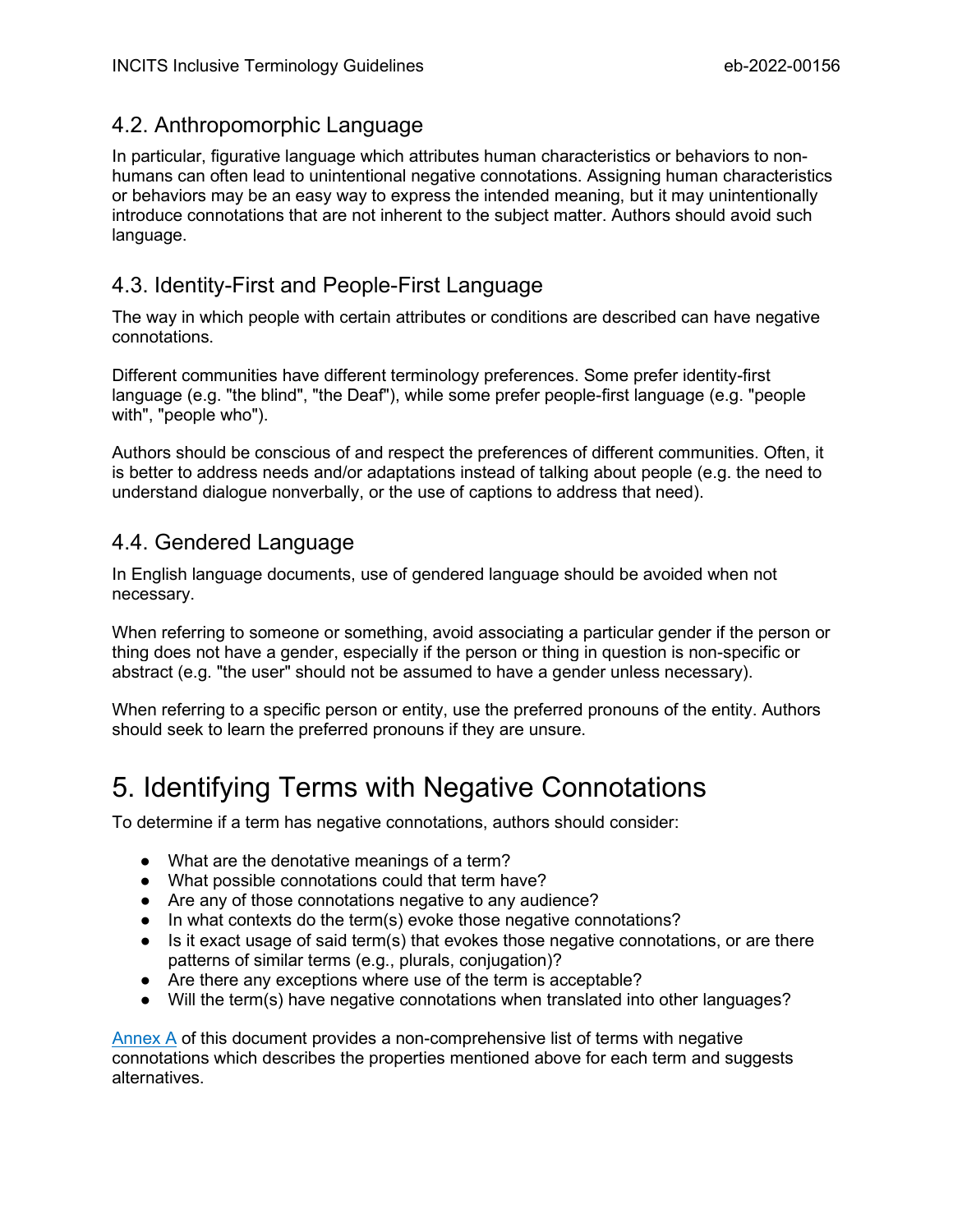# <span id="page-8-0"></span>6. Migration from Terms with Negative Connotations

# <span id="page-8-1"></span>6.1 Replacing Terms with Negative Connotations

When a term with negative connotations appears in a published document, if it can be changed without any normative impact, it should be replaced.

# <span id="page-8-2"></span>6.2 Restructuring Text to Avoid Terms with Negative Connotations

Consider restructuring text to avoid a term with negative connotations instead of using a 1-for-1 replacement term. Not all terms with negative connotations have ideal replacement terms. Even for those terms that do have a suitable replacement, text restructuring may increase clarity and reduce the potential for causing offense.

# <span id="page-8-3"></span>6.3 Terms of Art

Sometimes, a term with a negative connotation is a term of art in widespread use outside a particular document. Simply changing the term in the document may reduce clarity and not reduce usage of the term.

When such a term is replaced, the historical term of art can be retained if necessary, with an explanation that the term has been deprecated and a reference to the new term. In these cases, it can help to identify the document with the primary definition of a term, and change the term there, and coordinate a consistent change across the field.

# <span id="page-8-4"></span>6.4 Mitigating Terms with Negative Connotations

If changing a term with negative connotations would have a normative impact (e.g. a keyword or identifier in a programming language, a term used in a normative standard), or the term is a term of art, it may not be possible to avoid the term with negative connotations immediately. Instead, authors should:

- **Identify** existing usage of the term with negative connotations throughout the portfolio or product line.
- **Minimize** uses of the term with negative connotations.
- **Alias** the term with negative connotations and rewrite the document to use the alias instead of the term with negative connotations.
- **Consult** with suppliers, stakeholders of interoperating products and standards to coordinate timely revisions.
- <span id="page-8-5"></span>● **Focus** on public-facing documents and higher priority products in revisions.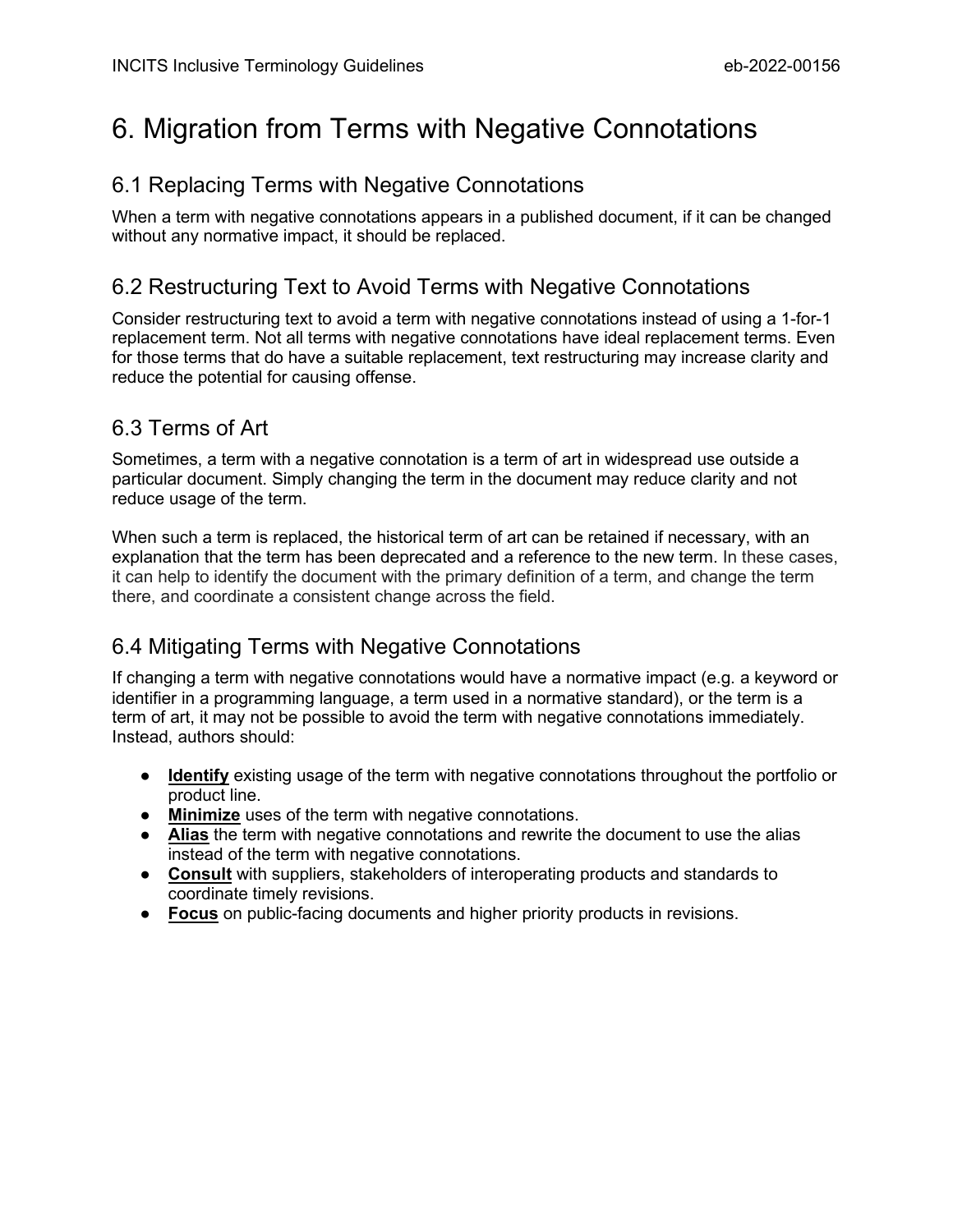# <span id="page-9-0"></span>Annex A. Examples of Terms with Negative Connotations

This annex identifies a non-comprehensive list of commonly encountered terms with negative connotations at the time of the authoring of this document. It is not comprehensive and is likely to evolve with time.

Unless otherwise noted, the terms here are considered problematic in all parts of speech even when not exhaustively enumerated (e.g. as a noun, verb, adjective).

The terms listed here are only considered problematic in the specific negative contexts described in their entry. Usage of the terms outside of those negative contexts is acceptable.

**CONTENT WARNING: The following list contains material that may be harmful or traumatizing to some audiences.**

<span id="page-9-1"></span>A.1. Race

#### <span id="page-9-2"></span>**white**

#### *Denotative Meaning*:

- 1. The lightest color; the color of snow or milk.
- 2. People with paler complexions.

*Negative Connotations*: Racial discrimination.

*Negative Contexts*: Use to denote either:

- 1. Goodness, virtue, or morality.
- 2. Acceptance, permission, or authorization.

including use independent of the term ["black".](#page-10-0)

*Alternatives*: good, allowed, permitted, authorized.

| <b>Examples of Negative Contexts</b>                                                     | Alternatives                                                                                                                                                                                                                                               |
|------------------------------------------------------------------------------------------|------------------------------------------------------------------------------------------------------------------------------------------------------------------------------------------------------------------------------------------------------------|
| whitelist<br>A set of good or allowed people or things.                                  | allow list, access list, permit list<br>Rewriting the text instead of directly replacing<br>the term "whitelist" may make the text clearer<br>(e.g. "the following entities are on the<br>whitelist" can be replaced with "the following<br>are allowed"). |
| white hat<br>A computer security practitioner who defends<br>computer systems.           | defender, pen tester                                                                                                                                                                                                                                       |
| white team<br>A group of computer security practitioners<br>who defend computer systems. | defending team, pen testers                                                                                                                                                                                                                                |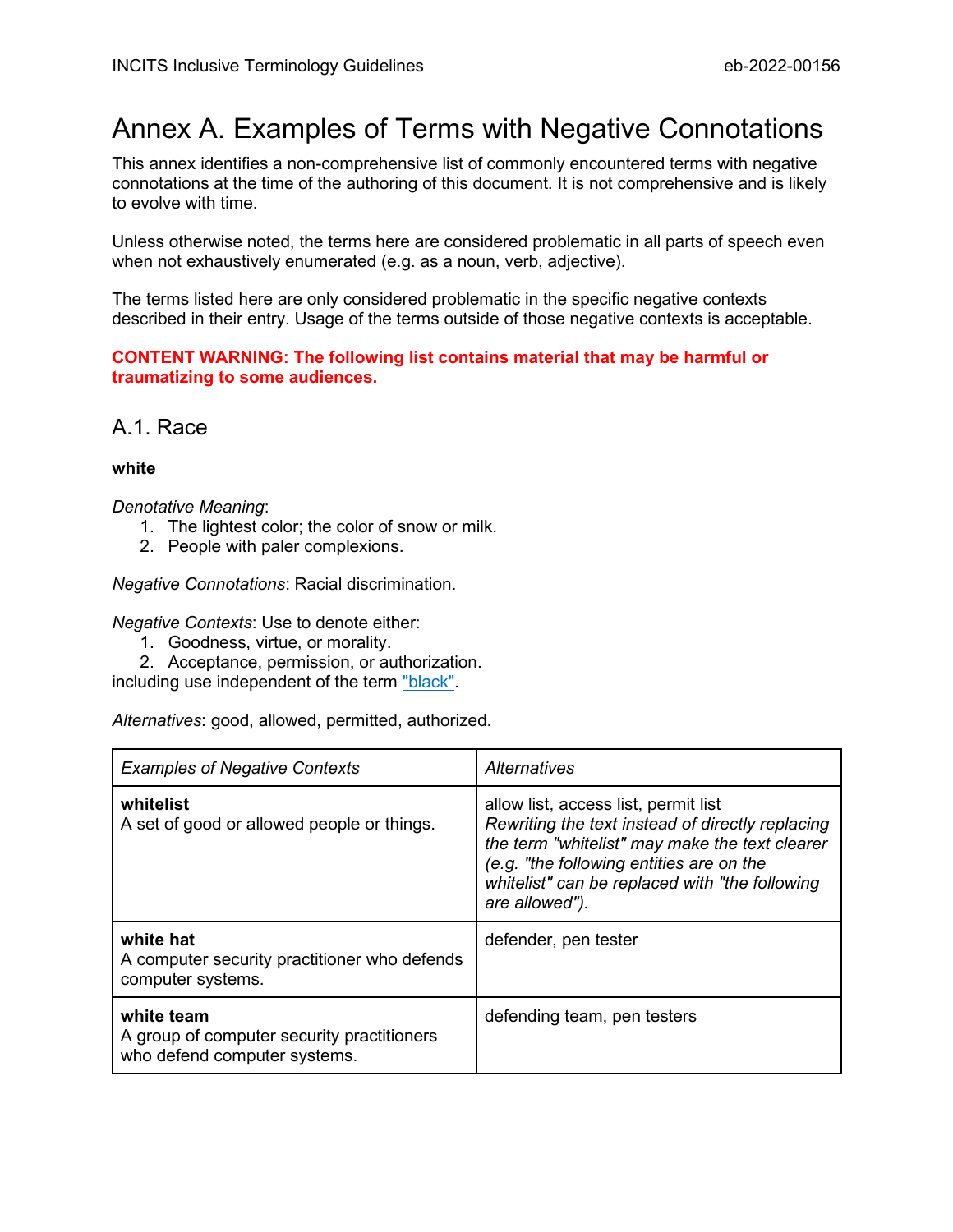#### <span id="page-10-0"></span>**black**

*Denotative Meaning*:

- 1. The darkest color; the color of coal or the night's sky.
- 2. An ethnic group and culture of African ancestry (must be capitalized).

*Negative Connotations*: Racial discrimination.

*Negative Contexts*: Use to denote either:

- 1. Badness, evil, or immorality.
- 2. Rejection, lack of permission, or lack of authorization.

including use independent of the term ["white".](#page-9-2)

*Alternatives*: bad, disallowed, rejected, unauthorized.

| <b>Examples of Negative Contexts</b>                                                                                         | Alternatives                                                                                                                                                                                                                                           |
|------------------------------------------------------------------------------------------------------------------------------|--------------------------------------------------------------------------------------------------------------------------------------------------------------------------------------------------------------------------------------------------------|
| <b>blacklist</b><br>A set of bad or forbidden people or things.                                                              | block list, deny list, drop list<br>Rewriting the text instead of directly replacing<br>the term "blacklist" may make the text clearer<br>(e.g. "the following entities are on the<br>blacklist" can be replaced with "the following<br>are blocked"). |
| black hat<br>A computer security practitioner who violates<br>computer systems, possibly without<br>authorization.           | attacker, adversary, threat actor                                                                                                                                                                                                                      |
| black team<br>A group of computer security practitioners<br>who violate computer systems, possibly<br>without authorization. | attacking team, adversarial team                                                                                                                                                                                                                       |
| a black person                                                                                                               | a Black person (note capitalization)                                                                                                                                                                                                                   |

#### <span id="page-10-1"></span>**dark pattern**

*Denotative Meaning*: A user interface that has been designed to trick users.

*Negative Connotations*: Racial discrimination.

*Negative Contexts*: Any use.

<span id="page-10-2"></span>*Alternatives*: deceptive pattern.

#### **grandfather clause, grandfathered**

*Denotative Meaning*: An exception that allows an old rule to be applied to existing cases after a new rule has been introduced.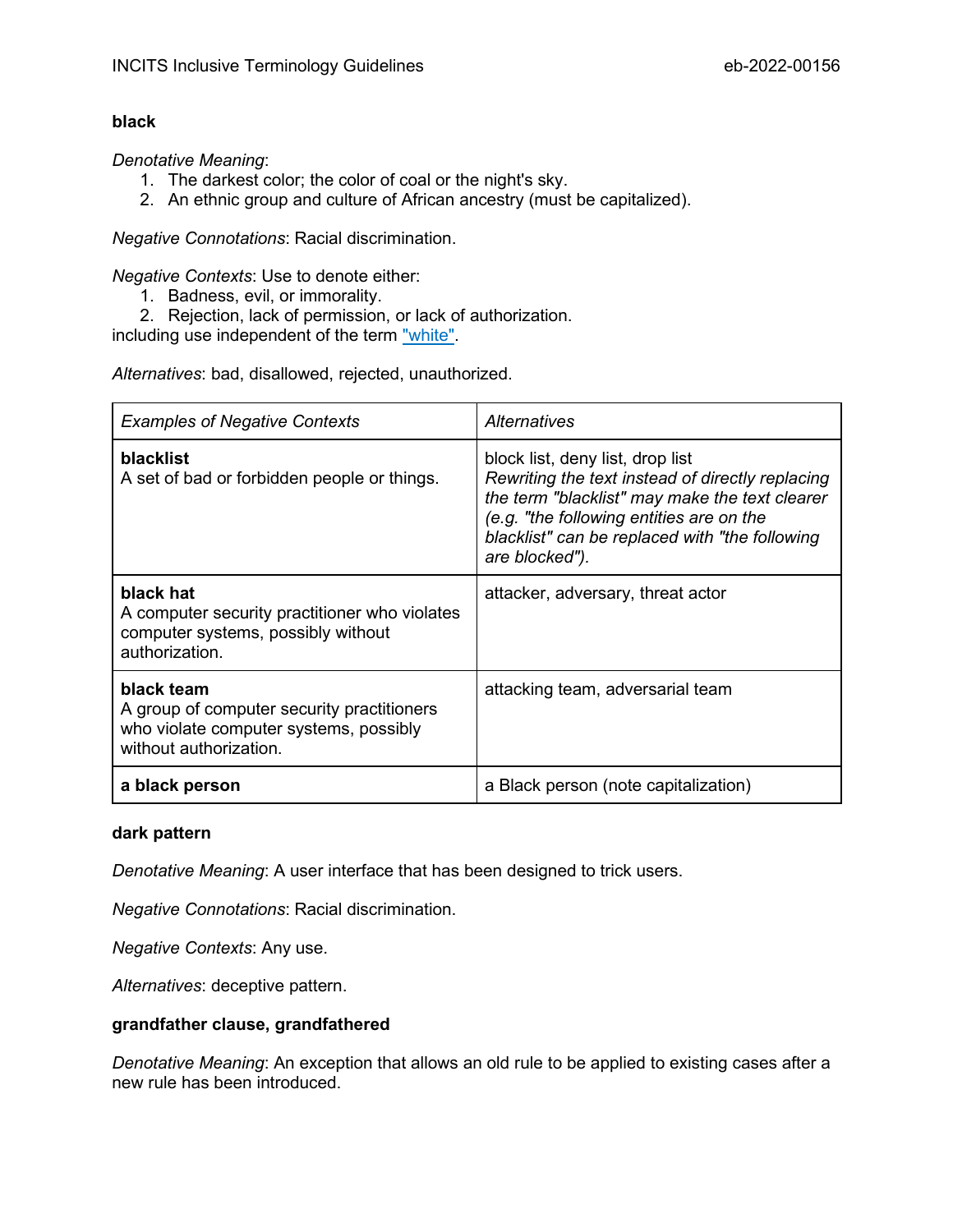*Negative Connotations*: Racial discrimination, ageist, unneccessarily gendered.

*Negative Contexts*: Any use.

<span id="page-11-0"></span>*Alternatives*: legacy, historical.

#### **first-class**

*Denotative Meaning*: The highest level or tier in a system.

*Negative Connotations*: Racial, political, and gender discrimination.

*Negative Contexts*: Use to describe people or anthropomorphized things.

*Acceptable Contexts*: Use to describe levels of service.

*Alternatives*: core, top level.

| <b>Examples of Negative Contexts</b>                                                                            | Alternatives                  |  |
|-----------------------------------------------------------------------------------------------------------------|-------------------------------|--|
| first-class citizen<br>Someone or something that has the highest<br>level of access and rights within a system. | core entity, top level entity |  |

| <b>Examples of Acceptable Contexts</b>                                             |  |  |
|------------------------------------------------------------------------------------|--|--|
| first-class ticket<br>The highest level of service offered on a plane, train, etc. |  |  |
| first-class mail<br>The fastest mail service.                                      |  |  |

#### <span id="page-11-1"></span>**Chinese wall**

*Denotative Meaning*: An information barrier designed to prevent exchange of information or communication that could lead to conflicts of interest.

*Negative Connotations*: Racial discrimination.

*Negative Contexts*: Any use.

<span id="page-11-2"></span>*Alternatives*: ethical wall.

## A.2. Accessibility

#### <span id="page-11-3"></span>**disabled**

*Denotative Meaning*: A condition that limits the capabilities of someone or something.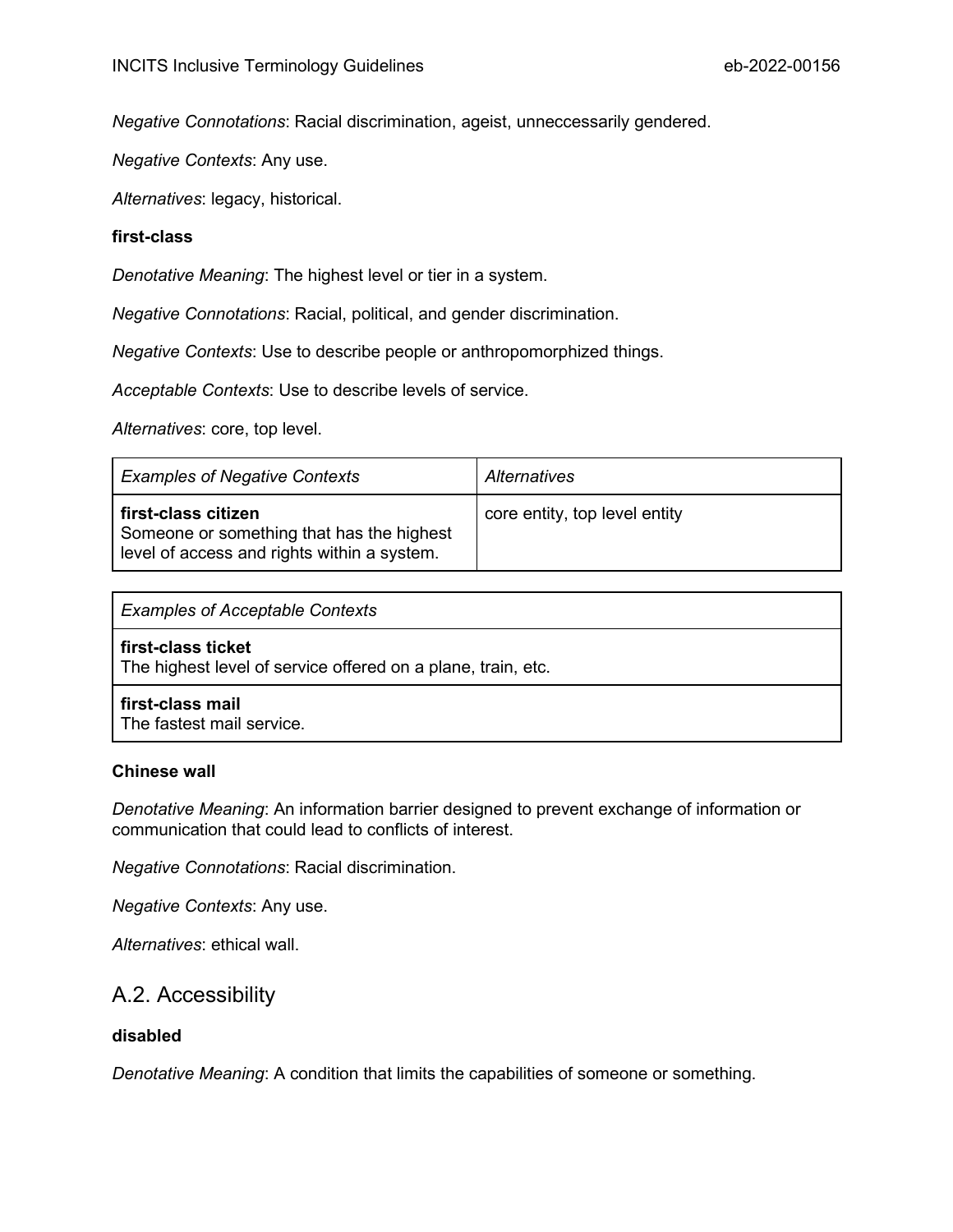*Negative Connotations*: Perceptions that certain attributes and conditions are negatives.

*Negative Contexts*: Use that suggests certain attributes and conditions are negative.

*Acceptable Contexts*: Use to refer to a non-living thing that is not operable.

*Alternatives:*

- 1. *Identify and use the terms preferred by the specific community. Identify whether the specific community prefers identity-first or people-first language*.
- 2. *Prefer describing the need (e.g. something that cannot be seen), the adaptation (e.g. audio description), or the situation, preferably precisely (e.g. unable to discriminate color, with reduced vision, unable to hear)*.

| <b>Examples of Negative Contexts</b> | Alternatives                                                                              |
|--------------------------------------|-------------------------------------------------------------------------------------------|
| the mentally disabled                | people with developmental disorders, people<br>who are neurodivergent, the neurodivergent |
| the visually disabled                | the blind, people with low vision                                                         |
| people with visual disabilities      | the blind, people with low vision                                                         |
| the hearing disabled                 | the Deaf, the Hard-of-Hearing                                                             |
| people with hearing disabilities     | the Deaf, the Hard-of-Hearing                                                             |

*Examples of Acceptable Contexts*

the button is disabled

#### <span id="page-12-0"></span>**impaired**

*Denotative Meaning*: A condition that limits the capabilities of someone or something.

*Negative Connotations*: Perceptions that certain attributes and conditions are negatives.

*Negative Contexts*: Use that suggests certain attributes and conditions are negative.

*Acceptable Contexts*: Use to refer to a non-living thing that is limited or damaged.

- 1. *Identify and use the terms preferred by the specific community. Identify whether the specific community prefers identity-first or people-first language*.
- 2. *Prefer describing the need (e.g. something that cannot be seen), the adaptation (e.g. audio description), or the situation, preferably precisely (e.g. unable to discriminate color, with reduced vision, unable to hear)*.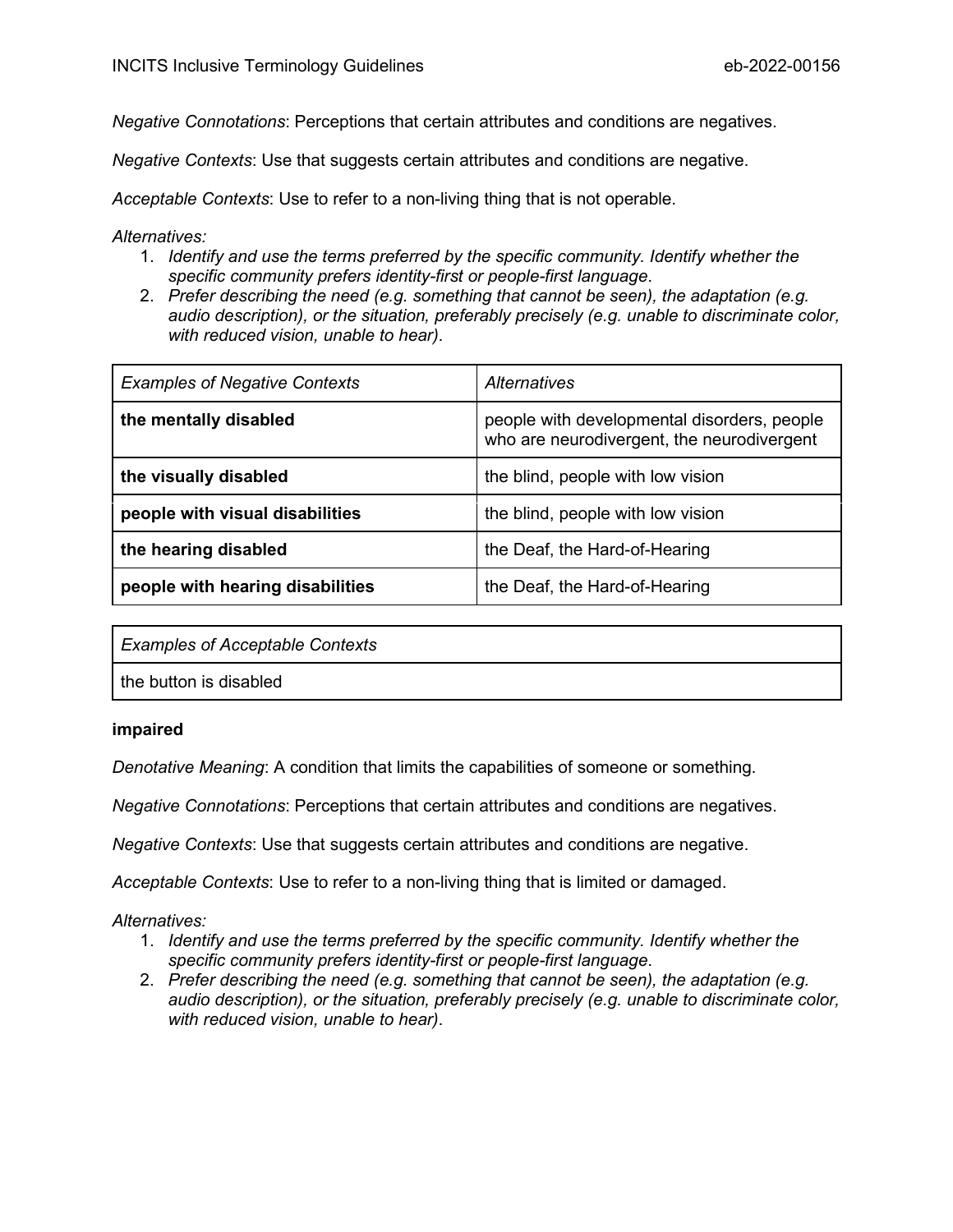| <b>Examples of Negative Contexts</b> | Alternatives                                                                              |
|--------------------------------------|-------------------------------------------------------------------------------------------|
| the mentally impaired                | people with developmental disorders, people<br>who are neurodivergent, the neurodivergent |
| the visually impaired                | the blind, people with low vision                                                         |
| people with visual impairments       | the blind, people with low vision                                                         |
| the hearing impaired                 | the Deaf, the Hard-of-Hearing                                                             |
| people with hearing impairments      | the Deaf, the Hard-of-Hearing                                                             |

*Examples of Acceptable Contexts*

network service was impaired

#### <span id="page-13-0"></span>**blind**

*Denotative Meaning*: Unable to see.

*Negative Connotations*: Negative perceptions of the blind.

#### *Negative Contexts:*

- 1. Use that suggests that being blind is a negative.
- 2. Use of people-first language to describe the blind.
- 3. Use to indicate that a person lacks perception or awareness.

- 1. *Use identity-first language, not people-first language*.
- 2. *Prefer describing the need (e.g. something that cannot be seen), the adaptation (e.g. audio description), or the situation, preferably precisely (e.g. unable to discriminate color, with reduced vision)*.
- 3. *To denote lack of perception or awareness*: unaware, covered, shuttered.

| <b>Examples of Negative Contexts</b> | Alternatives |
|--------------------------------------|--------------|
| people who are blind                 | the blind    |
| people with blindness                | the blind    |

| <b>Examples of Acceptable Contexts</b> |  |
|----------------------------------------|--|
| blind review                           |  |
| double blind                           |  |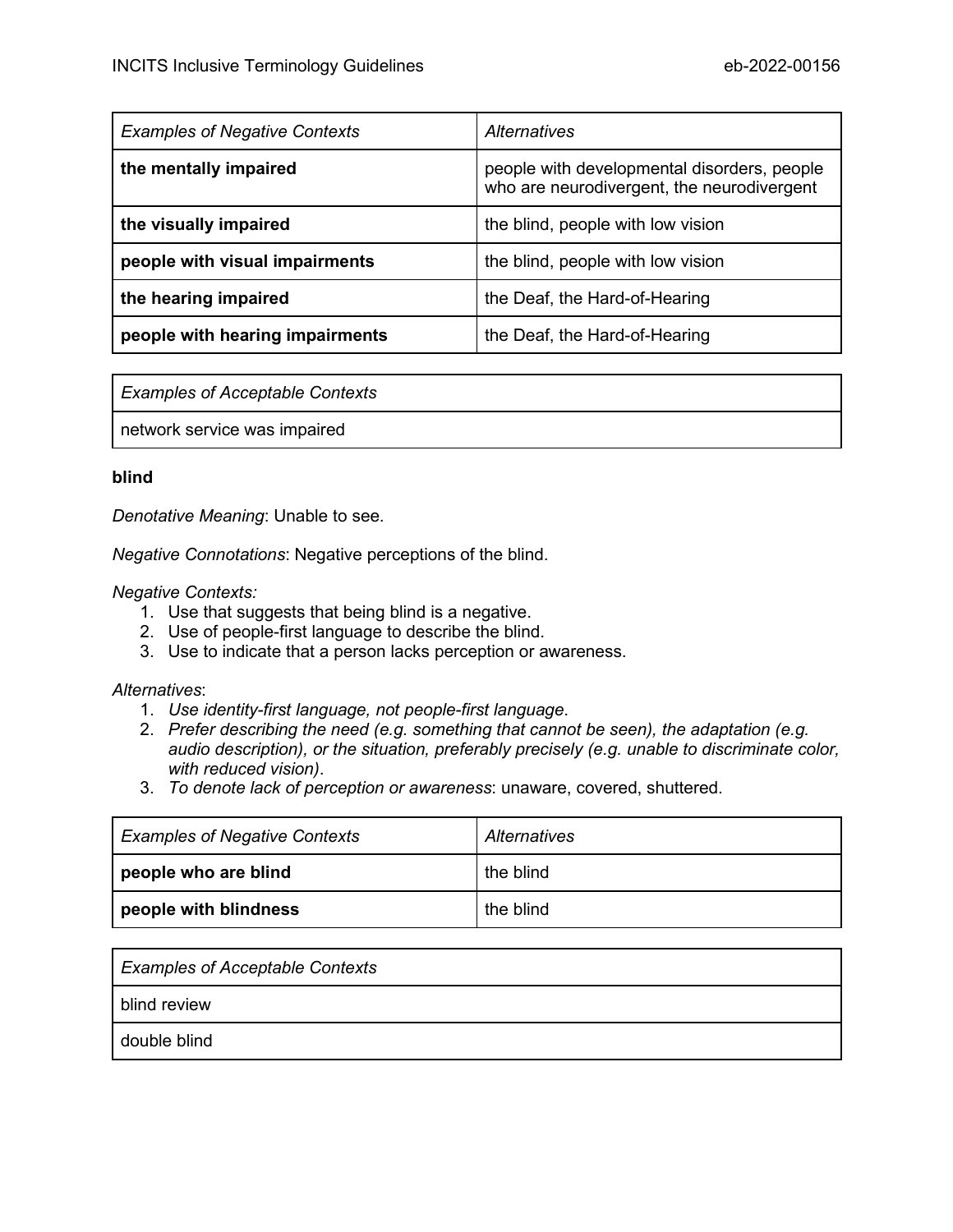#### <span id="page-14-0"></span>**deaf**

#### *Denotative Meaning:*

- 1. Unable to hear (must be capitalized).
- 2. Unwilling to listen.

*Negative Connotations*: Negative perceptions of the Deaf.

#### *Negative Contexts*:

- 1. Use that suggests that being Deaf is a negative.
- 2. Use of people-first language to describe the Deaf.
- 3. Use to indicate a lack of perception or awareness (denotative meaning 2).
- 4. Use to indicate that a person is stubborn (denotative meaning 3).

#### *Alternatives*:

- 1. *Use identity-first language, not people-first language*.
- 2. *Prefer describing the need (e.g. something that cannot be heard), the adaptation (e.g. text captions), or the situation, preferably precisely (e.g. unable to hear)*.
- 3. *To denote lack of perception or awareness*: unaware, covered, shuttered.
- 4. *To denote stubbornness*: stubborn.

| <b>Examples of Negative Contexts</b> | Alternatives                      |
|--------------------------------------|-----------------------------------|
| people who are deaf                  | the Deaf (note capitalization)    |
| people with deafness                 | the Deaf (note capitalization)    |
| the deaf                             | the Deaf (note capitalization)    |
| deaf person                          | Deaf person (note capitalization) |

#### <span id="page-14-1"></span>**dumb**

#### *Denotative Meaning*:

- 1. Unable to speak due to injury, disease, or disability.
- 2. Lack of intelligence.

*Negative Connotations*: Negative perceptions of people unable to speak

#### *Negative Contexts*:

- 1. Use to define people by their attributes or condition.
- 2. Use to indicate a lack of intelligence (denotative meaning 2).

- 1. *To describe people or things with the condition*: mute.
- 2. *To denote a lack of intelligence*: unintelligent.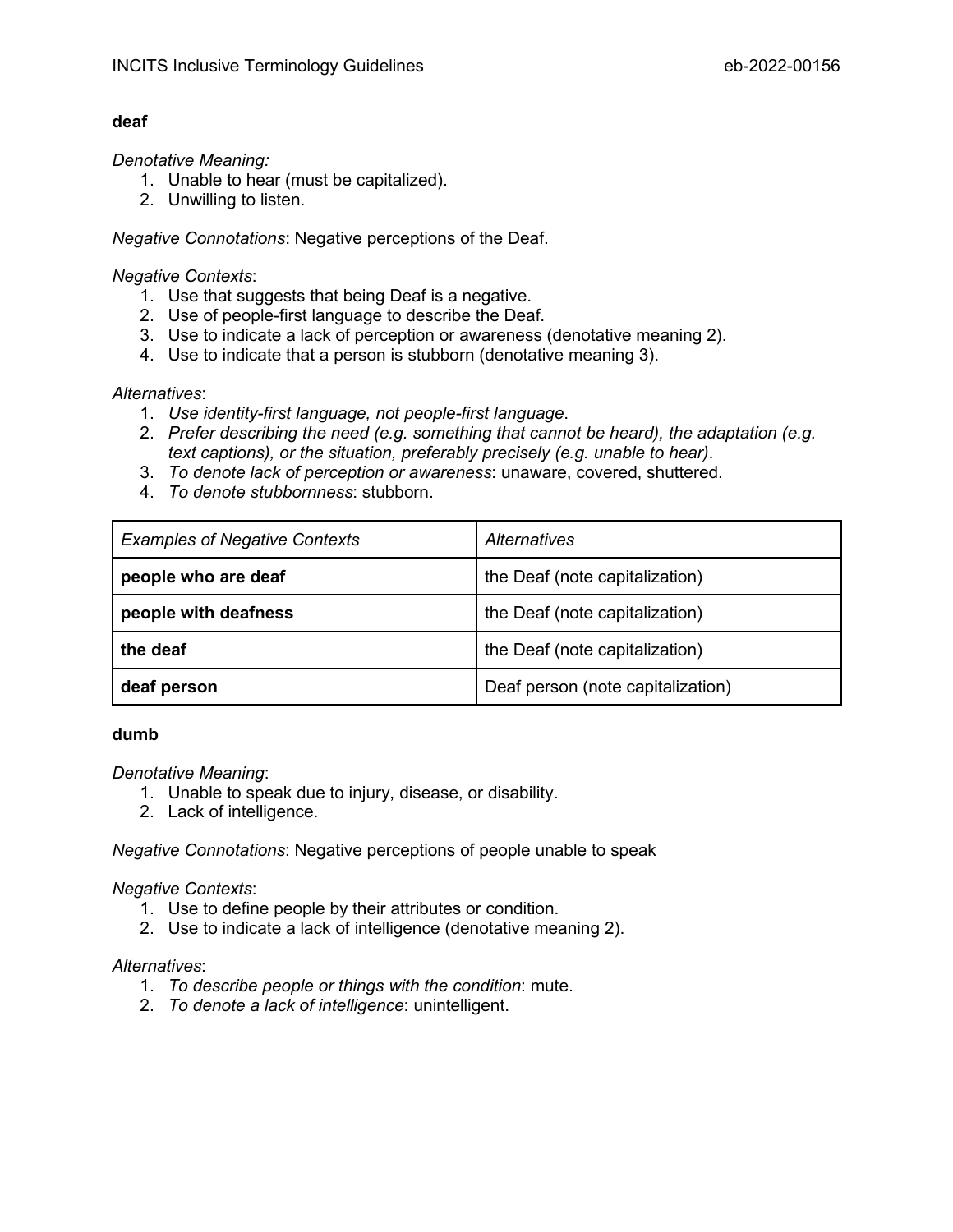#### <span id="page-15-0"></span>**dummy**

*Denotative Meaning:*

- 1. A placeholder or mock.
- 2. An unintelligent person or thing.

*Negative Connotations*: Negative perceptions of neurodivergent people and people unable to speak.

*Negative Contexts*: Any use.

<span id="page-15-1"></span>*Alternatives*: placeholder, mock-up, sample, pseudo-, scaffolding.

**sanity**

*Denotative Meaning*: The soundness or health of a person's mind.

*Negative Connotations*: Negative perceptions of neurodivergent people.

*Negative Contexts*: Analogous use with non-living or abstract things.

*Alternatives*: coherence, confidence.

| <b>Examples of Negative Contexts</b>                                             | Alternatives                                                                       |
|----------------------------------------------------------------------------------|------------------------------------------------------------------------------------|
| sanity check/test<br>A basic test that determines if a system is<br>functioning. | smoke check/test, basic check/test,<br>coherence check/test, confidence check/test |

#### <span id="page-15-2"></span>**crazy**

*Denotative Meaning*: A lack of sanity.

*Negative Connotations*: Negative perceptions of neurodivergent people.

*Negative Contexts*: Analogous use with non-living or abstract things.

<span id="page-15-3"></span>*Alternatives*: unexpected, surprising, puzzling.

#### **cripple**

*Denotative Meaning*: A limitation or disadvantage.

*Negative Connotations*: Negative perceptions of neurodivergent people, violence.

*Negative Contexts*: Any use.

- 1. limit, disadvantage.
- 2. *Prefer describing the need (e.g. something that cannot be accessed), the adaptation (e.g. a ramp), or the situation, preferably precisely (e.g. unable to walk)*.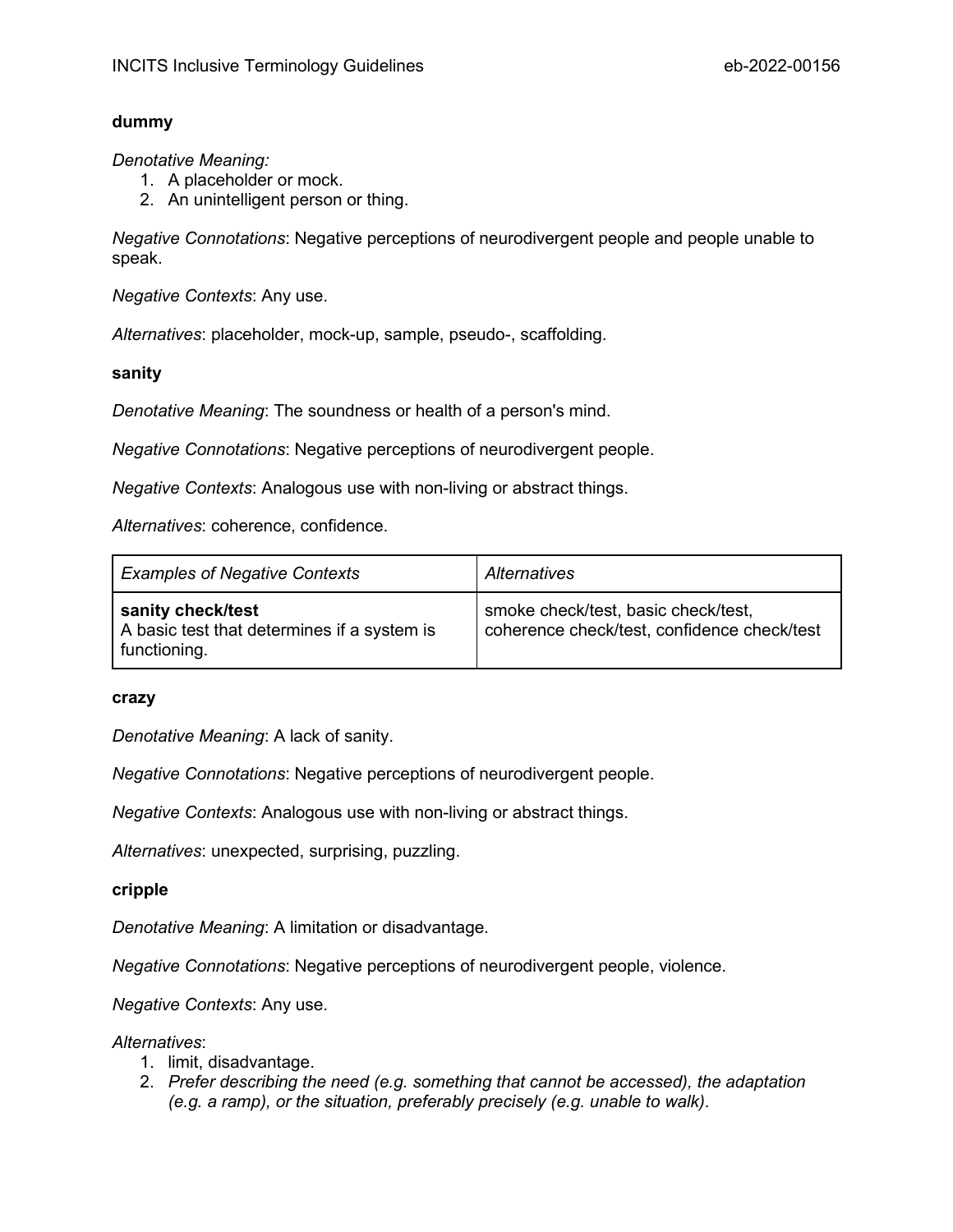#### <span id="page-16-0"></span>**handicap**

*Denotative Meaning*:

- 1. A limitation or disadvantage that someone or something has.
- 2. Modifications made to a system aiming to make the system more fair to people or things that have some disadvantage.

*Negative Connotations*: Negative perceptions of neurodivergent people.

*Negative Contexts*: Any use.

*Alternatives*:

- 1. limit, disadvantage.
- 2. *Prefer describing the need (e.g. something that cannot be accessed), the adaptation (e.g. a ramp), or the situation, preferably precisely (e.g. unable to walk)*.

| <b>Examples of Negative Contexts</b> | Alternatives               |
|--------------------------------------|----------------------------|
| the handicapped                      | I people with disabilities |

## <span id="page-16-1"></span>A.3. Gender and Sexuality

#### <span id="page-16-2"></span>**he/him/his, she/her/hers**

*Denotative Meaning*: Personal gender

*Negative Connotations*: Unnecessarily gendered.

*Negative Contexts*: Use in English language documents to refer to a person or thing that does not have a specific gender.

#### *Alternatives*:

- 1. *When referring to a specific person, use the pronouns that they prefer*.
- 2. *When referring to a non-specific or abstract person*: they/them/their. *Often the need for a pronoun can be avoided by using a noun or noun phrase (e.g. the user, the operator, the manufacturer)*.
- 3. *When referring to a non-living thing without a specific gender*: it/its.

#### <span id="page-16-3"></span>**man, woman**

*Denotative Meaning*: A person.

*Negative Connotations*: Unnecessarily gendered.

*Negative Contexts*: Use in English language documents to refer to a person or thing that does not have a specific gender, including use in compound nouns or phrases.

*Alternatives*: person, human.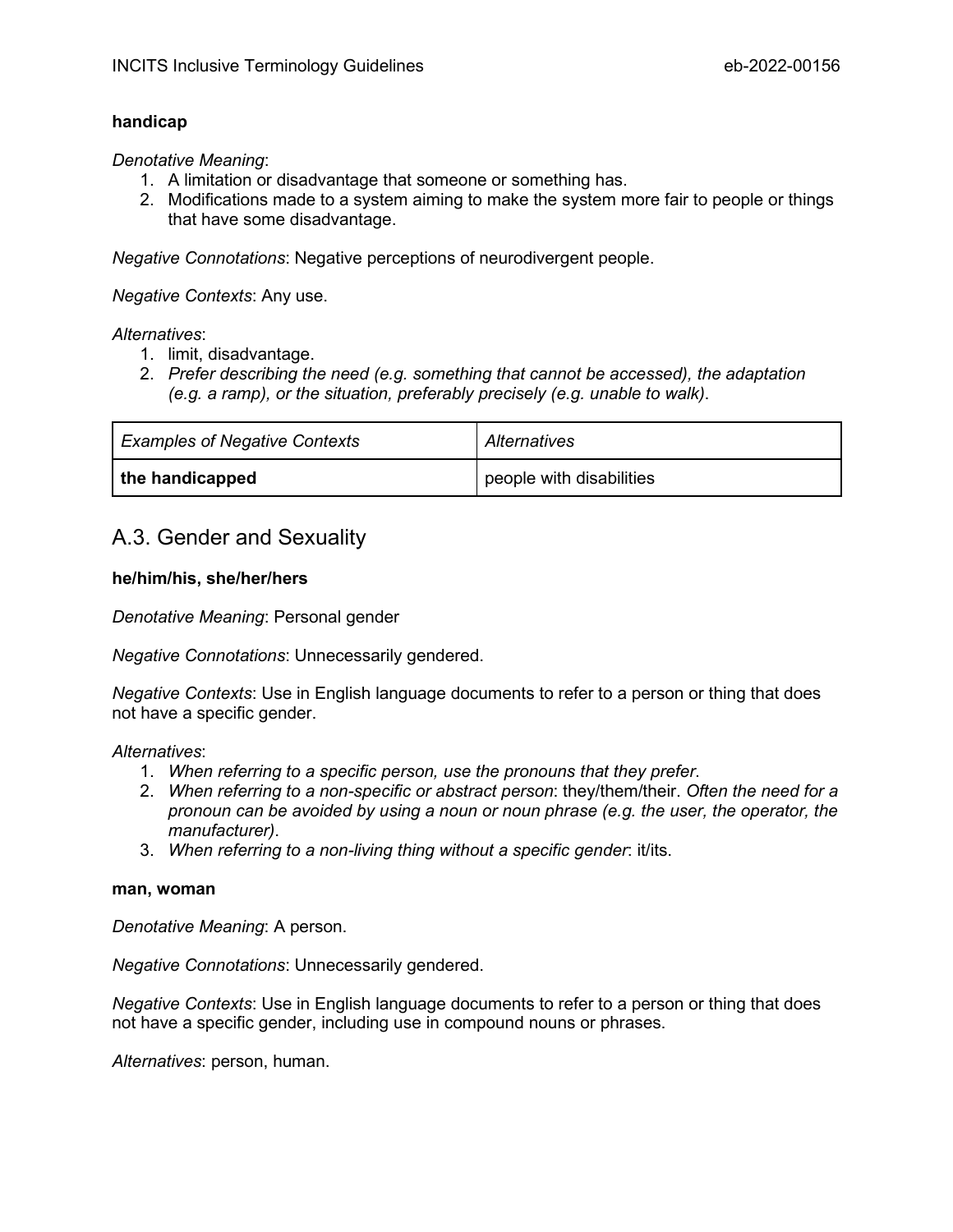| <b>Examples of Negative Contexts</b>                                                                                  | <b>Alternatives</b>                                                                  |
|-----------------------------------------------------------------------------------------------------------------------|--------------------------------------------------------------------------------------|
| common man<br>A typical person with no distinguishing or<br>extraordinary attributes                                  | average person, ordinary person                                                      |
| chairman<br>Someone who presides over a meeting or<br>organization.                                                   | chair, chairperson, moderator                                                        |
| draftsman<br>Someone who makes detailed technical plans<br>or drawings.                                               | draftsperson                                                                         |
| workmanship<br>The skill or art of a worker.                                                                          | skill, craft, artistry, handiwork, work,<br>technique                                |
| man in the middle<br>Illicit interception or modification of<br>communications between two parties by an<br>attacker. | person in the middle, attacker in the middle,<br>machine in the middle, eavesdropper |
| mans, man a project<br>To acquire or provide the personnel for a<br>project.                                          | staffs, staff a project, hire personnel, employ<br>staff                             |
| manpower<br>A quantity of people or human effort.                                                                     | staff, labor, workforce, personnel, workers,<br>human resource                       |
| man hours/weeks/years<br>Units which measure human effort.                                                            | people hours/weeks/years,<br>work hours/weeks/years,<br>engineer hours/weeks/years   |
| manmade<br>Made or caused by humans.                                                                                  | artificial, synthetic, manufactured, industrial,<br>made by humans                   |
| men and women<br>A group of people.                                                                                   | people, humanity, human beings, the public,<br>society                               |
| unmanned<br>Something that does not involve a human.                                                                  | autonomous, remotely controlled, unstaffed,<br>unpiloted, uninhabited, uncrewed      |

#### <span id="page-17-0"></span>**male**

*Denotative Meaning*: A gender or sex.

*Negative Connotations*: Sexual intercourse and unnecessarily gendered.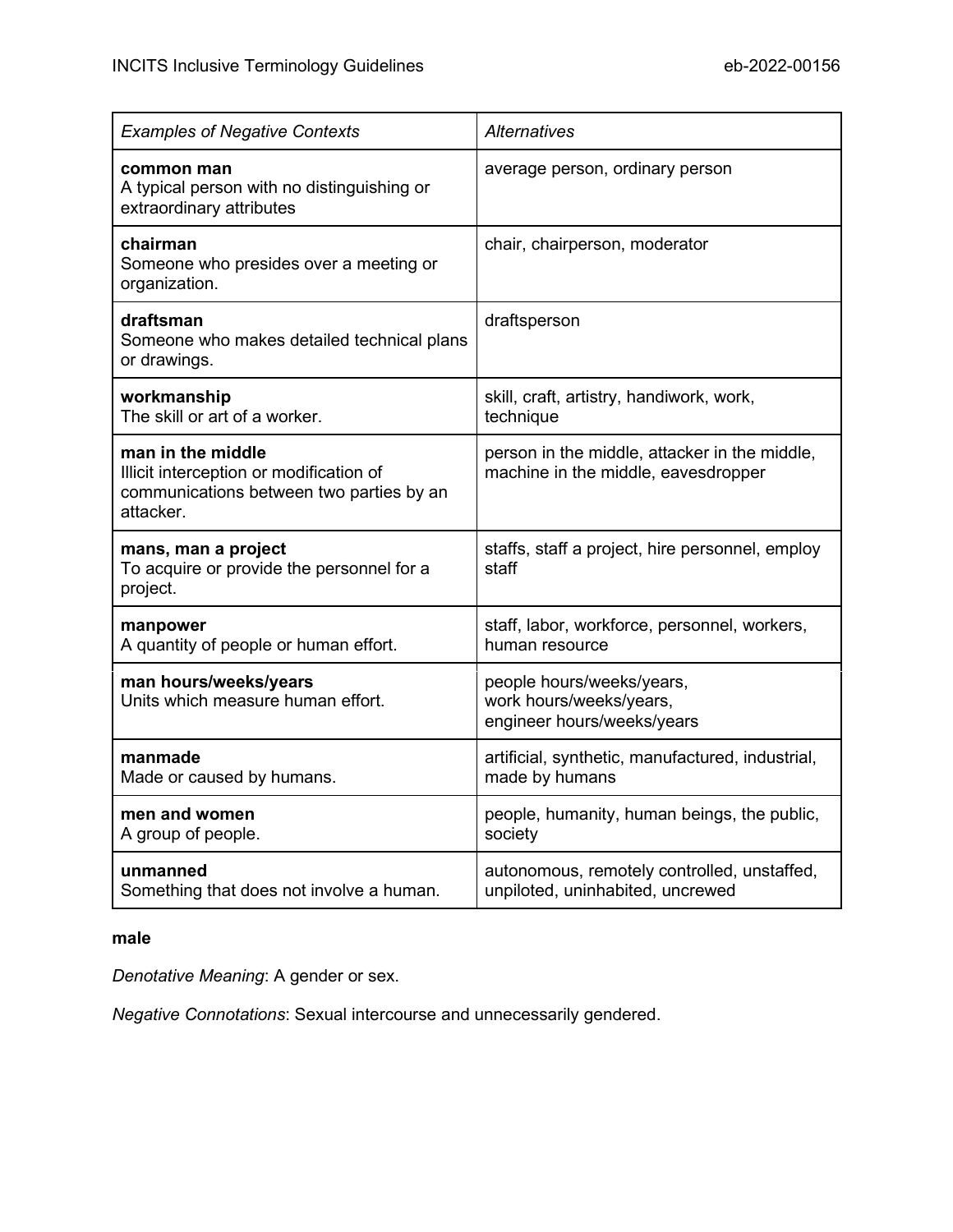#### *Negative Contexts*:

- 1. Use in English language documents to refer to a person or thing that does not have a specific gender.
- 2. Use to describe a non-living thing which is inserted into a counterpart (e.g. a connector or fastener).

#### *Alternatives*:

- 1. *For unnecessary gendering: Remove the adjective or use a different noun or noun phrase (e.g. the user, the operator, the manufacturer)*.
- 2. *To refer to non-living things inserted into counterparts*: convex, plug, pin, prong.

#### <span id="page-18-0"></span>**female**

*Denotative Meaning*: A gender or sex.

*Negative Connotations*: Sexual intercourse and unnecessarily gendered.

*Negative Contexts*:

- 1. Use in English language documents to refer to a person or thing that does not have a specific gender.
- 2. Use to describe a non-living thing that can have a counterpart inserted into it (e.g. a connector or fastener).

#### *Alternatives*:

- 1. *For unnecessary gendering: Remove the adjective or use a different noun or noun phrase (e.g. the user, the operator, the manufacturer)*.
- 2. *To refer to non-living things inserted that can have counterparts inserted*: concave, receptacle, socket, slot.

#### <span id="page-18-1"></span>**mate**

#### *Denotative Meaning*:

- 1. A friend, partner, or spouse.
- 2. To have sexual intercourse.
- 3. To join or connect together.

*Negative Connotations*: Sexual intercourse.

*Negative Contexts*: Use as a verb to describe the joining of non-living things (denotative meaning 3).

<span id="page-18-2"></span>*Alternatives*: join, connect, pair.

#### **mother tongue**

*Denotative Meaning*:

- 1. The first language which someone learned.
- 2. Great proficiency in a language.

*Negative Connotations*: Negative perceptions of multilingual people, unnecessarily gendered.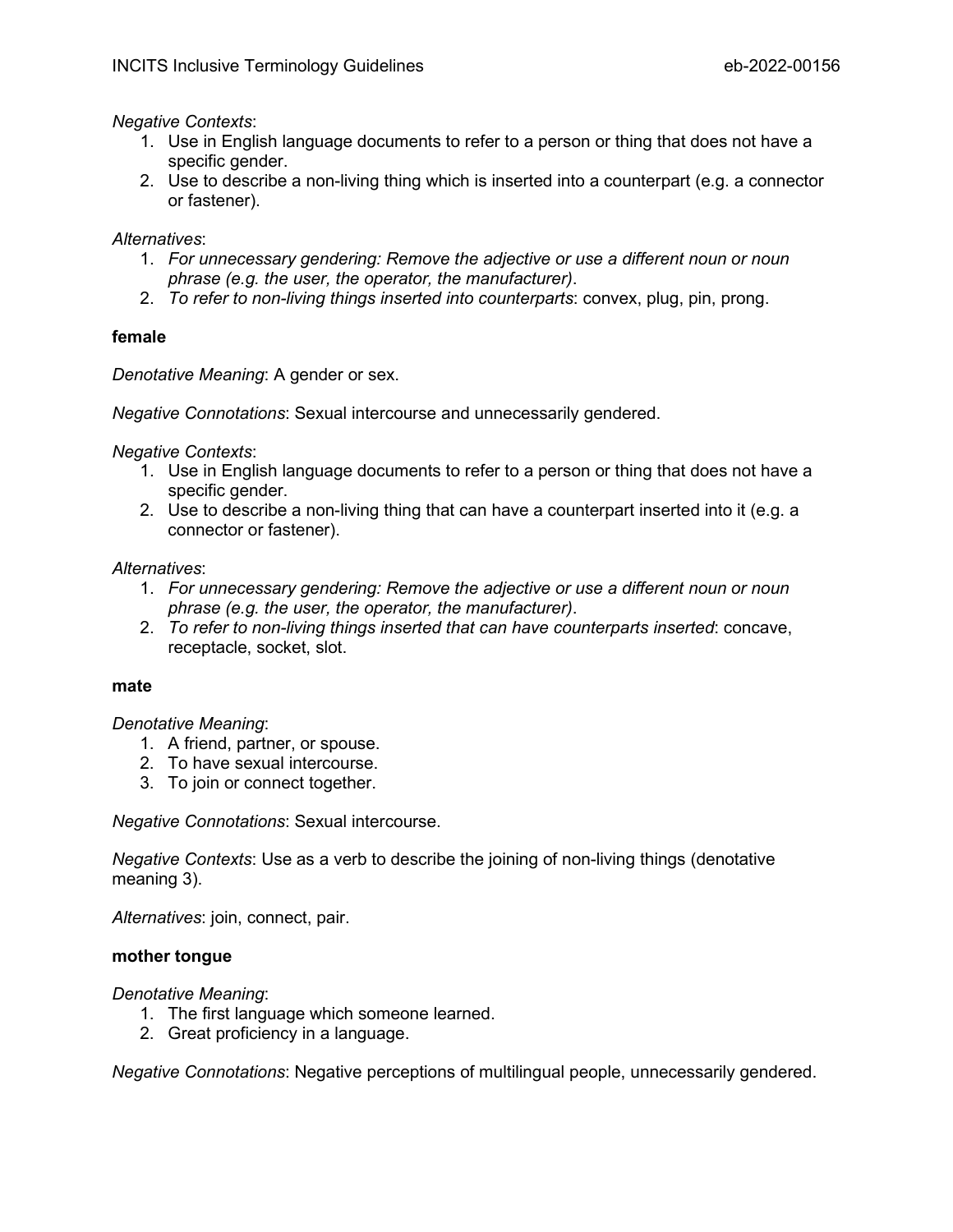#### *Negative Contexts*: Any use.

#### *Alternatives*:

- 1. *To refer to the first language learned*: first language.
- 2. *To express great proficiency: Rephrase in terms of proficiency*.

## <span id="page-19-0"></span>A.4. Dominance

#### <span id="page-19-1"></span>**master**

*Denotative Meaning*:

- 1. Someone or something that controls or manages other people or things.
- 2. The authoritative or primary person or thing.
- 3. Proficiency in a skill.

*Negative Connotations*: Human slavery, racial discrimination, and unnecessarily gendered.

*Negative Contexts*: Use to denote authority or control over other people or things (denotative meanings 1 and 2), including use independent of ["slave".](#page-19-2)

*Acceptable Contexts*: Use to denote individual skill or academic degrees.

*Alternatives*: main, primary, leader, active, writer, coordinator.

| <b>Examples of Negative Contexts</b>                                                   | Alternatives                   |
|----------------------------------------------------------------------------------------|--------------------------------|
| master key<br>A cryptographic key used to protect other<br>keys.                       | main key, primary key          |
| master clock, grandmaster clock<br>A precise clock that synchronizes other<br>clocks.  | main clock, coordinating clock |
| master branch<br>The primary or upstream branch of a version<br>controlled repository. | main branch                    |

| <b>Examples of Acceptable Contexts</b> |
|----------------------------------------|
| master's degree                        |
| chess grandmaster                      |
| mastery of English                     |

#### <span id="page-19-2"></span>**slave**

*Denotative Meaning*: Someone or something that is controlled by someone or something else.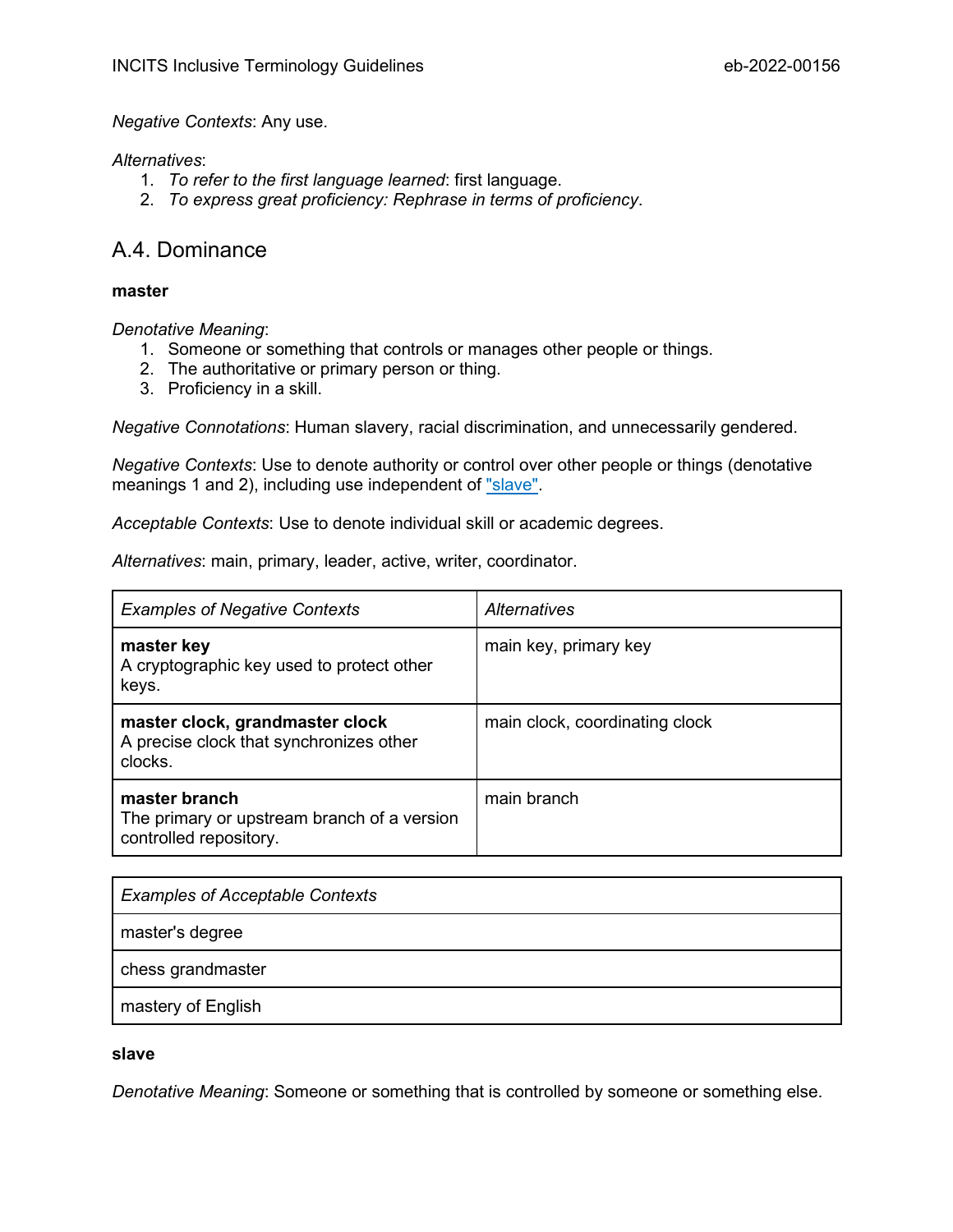*Negative Connotations*: Human slavery and racial discrimination.

*Negative Contexts*: Any use.

<span id="page-20-0"></span>*Alternatives*: follower, secondary, standby, replica, reader, worker, helper.

#### **master/slave**

*Denotative Meaning*: A relationship in which someone or something (the "slave") is controlled by someone or something else (the "master").

*Negative Connotations*: Human slavery, racial discrimination, and unnecessarily gendered.

*Negative Contexts*: Any use.

*Alternatives*: main/secondary, leader/follower, primary/secondary, primary/replica, active/standby, writer/reader, coordinator/worker.

#### <span id="page-20-1"></span>**colony**

#### *Denotative Meaning*:

- 1. Someone or something under full or partial control of someone or something else.
- 2. A subgroup or collection of people or things.

*Negative Connotations*: Imperialism, racial and political discrimination.

*Negative Contexts*: Any use.

<span id="page-20-2"></span>*Alternatives*: settlement, population, community, territory.

#### A.5. Violence and Bereavement

#### <span id="page-20-3"></span>**suicide**

*Denotative Meaning*: To take one's own life.

*Negative Connotations*: Violence and self harm.

*Negative Contexts*: Analogous use with non-living or abstract things.

<span id="page-20-4"></span>*Alternatives*: shut down, self destruct.

#### **murder**

*Denotative Meaning*: To end someone's life intentionally.

*Negative Connotations*: Violence.

*Negative Contexts*: Analogous use with non-living or abstract things.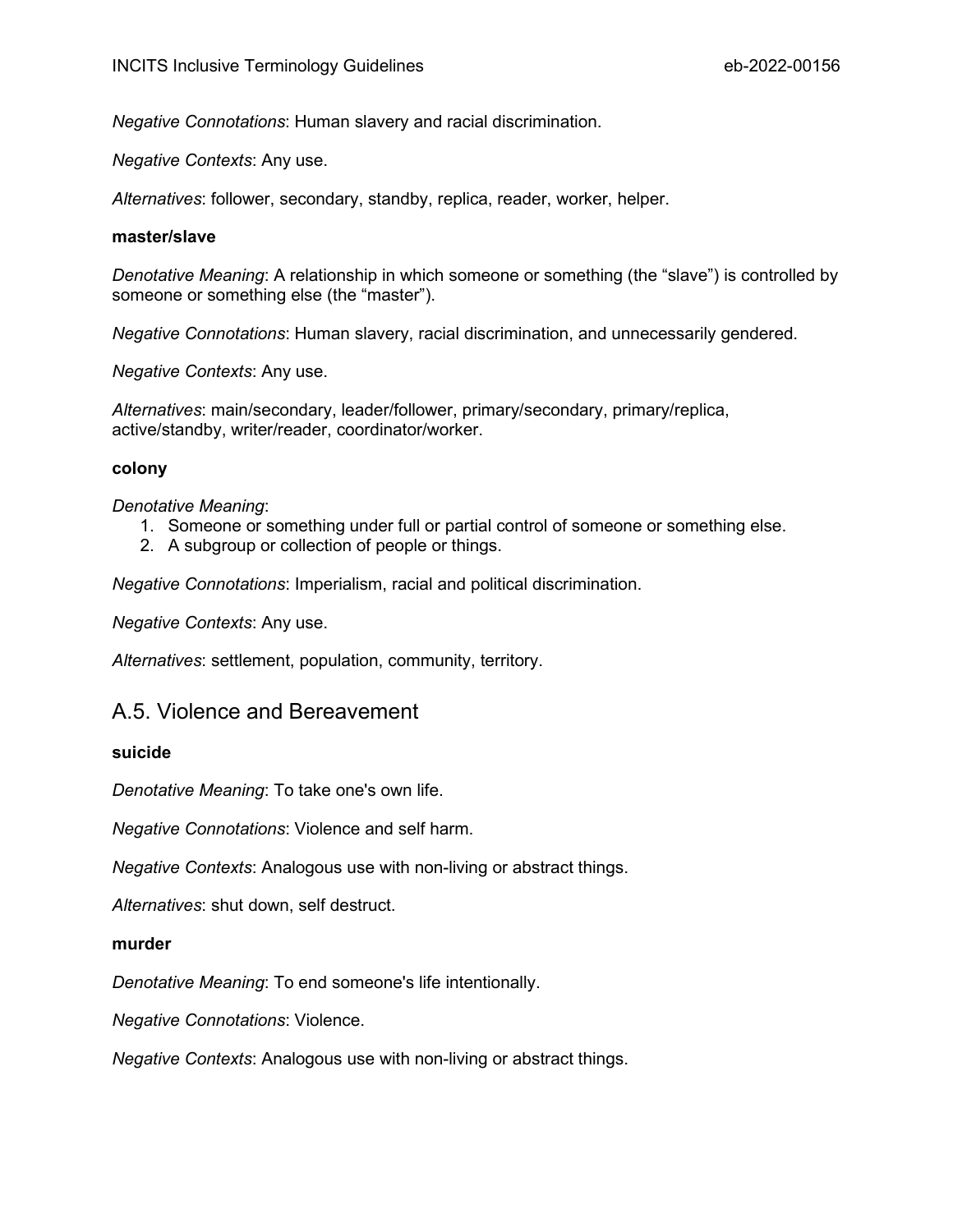*Alternatives*: halt, end, stop, eliminate, quit, close *(possibly with an enforcing or descriptive adverb, e.g. end involuntarily, hard stop, force quit)*.

<span id="page-21-0"></span>**kill**

*Denotative Meaning*: To end someone's life.

*Negative Connotations*: Violence.

*Negative Contexts*: Analogous use with non-living or abstract things.

*Alternatives*: halt, end, stop, eliminate, quit, cease, close *(possibly with an enforcing or descriptive adverb, e.g. end involuntarily, hard stop, force quit)*.

| <b>Examples of Negative Contexts</b> | Alternatives                         |
|--------------------------------------|--------------------------------------|
| kill a child process                 | halt a subprocess, stop a subprocess |

#### <span id="page-21-1"></span>**abort**

*Denotative Meaning*: To end someone or something.

*Negative Connotations*: Bereavement, end of a pregnancy.

*Negative Contexts*: Analogous use with non-living or abstract things.

*Alternatives*: halt, end, stop, eliminate, quit, cease, close *(possibly with an enforcing or descriptive adverb, e.g. end involuntarily, hard stop, force quit)*.

| <b>Examples of Negative Contexts</b> | Alternatives                         |
|--------------------------------------|--------------------------------------|
| abort a child process                | halt a subprocess, stop a subprocess |

#### <span id="page-21-2"></span>**terminate**

*Denotative Meaning*: To end someone or something.

*Negative Connotations*: Bereavement, end of a pregnancy.

*Negative Contexts*: Analogous use with non-living or abstract things.

*Alternatives*: halt, end, stop, eliminate, quit, cease, close *(possibly with an enforcing or descriptive adverb, e.g. end involuntarily, hard stop, force quit)*.

| <b>Examples of Negative Contexts</b> | Alternatives                         |
|--------------------------------------|--------------------------------------|
| terminate a child process            | halt a subprocess, stop a subprocess |